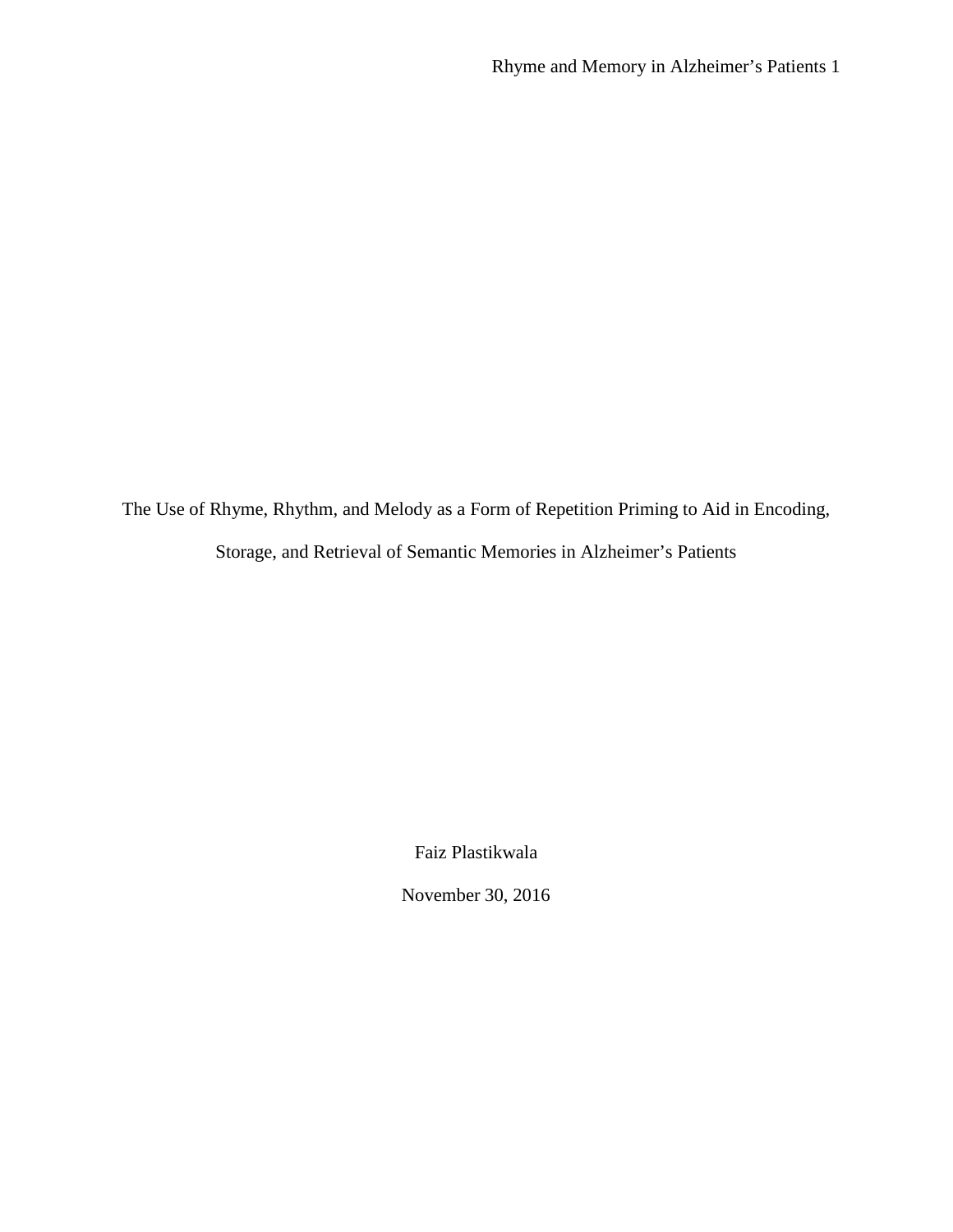# **Abstract**

Millions are diagnosed with Alzheimer's disease annually which can have debilitating effects on patient memory. Thus, finding new ways to help facilitate memory in these patients, especially through non-pharmaceutical means, has become increasingly important. I examined the use of melody, rhyme, and rhythm as encoding mechanisms to aid in the retrieval of long term semantic information by juxtaposing scholarly articles detailing experiments, each of which examined the effects of various facets of memory facilitation; this helped produce an idea of which devices are most effective. Additionally, I surveyed studies highlighting limitations of song implementation to craft an effective plan to aid Alzheimer's patients.

Melody, rhyme, and rhythm provide an organizational structure to facilitate the encoding of information. Specifically, chunking, the grouping of smaller units into larger 'chunks', helps facilitate long term encoding in patients, and is the byproduct of the organizational structure of a text. A major drawback of using these devices is the loss in the depth of encoding semantic information; however, it is important to recognize music still assists general content memory. Therefore, Alzheimer's patients would benefit from the use of melody as it would provide a moral support, helping familiarity with their surroundings, although they would not benefit from instructional song. Future experiments may study the combination of discussed factors in various settings to examine the unique benefits of music on memory in Alzheimer's patients.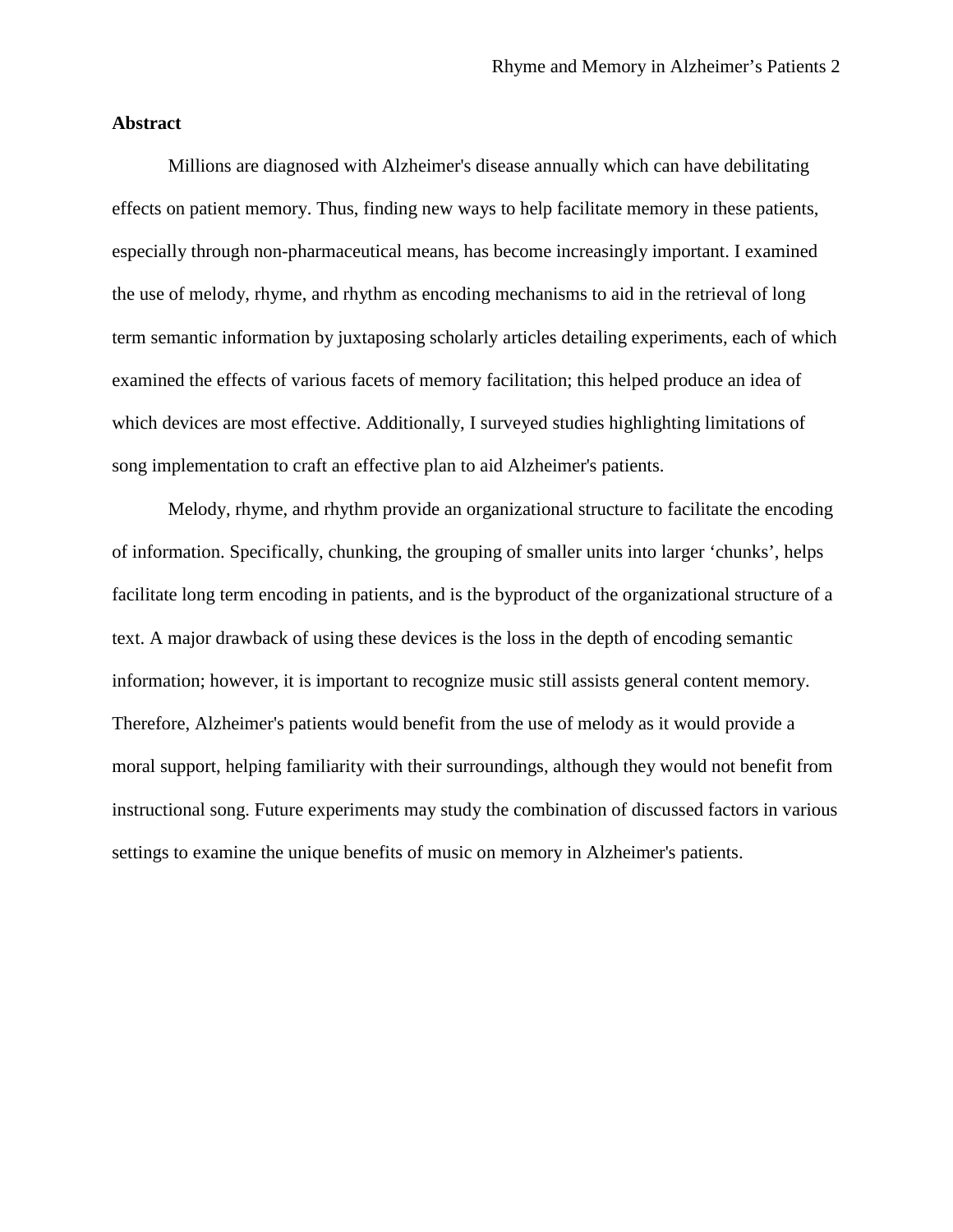The Use of Rhyme, Rhythm, and Melody as a Form of Repetition Priming to Aid in Encoding, Storage, and Retrieval of Semantic Memories in Alzheimer's Patients

### **Introduction**

Alzheimer's disease (AD) is the currently one of the most prominent neurodegenerative diseases throughout the world, and the number of diagnoses of AD has been steadily increasing over the past decade. The brain is a collection of nerve cells, or neurons, which are interconnected and communicate through electrical signals. Alzheimer's disease is a progressive disease which involves the destruction of neurons, also referred to as neurodegeneration, and disruption of axonal signals throughout the brain. Over time, this destruction results in the atrophy of certain vital areas of the brain, especially the hippocampus. The exact reason for the neural destruction is unknown; however there are theories, one of the most prominent being the formation of plaques and tangles.

Plaques form due to fragments of the Beta-Amyloid protein, which tend to stick together and form clumps called plaques. Marx, Blasko, Pavelka, and Grubeck-Loebenstein (1998) theorized these clumps may both, disrupt signals in the brain and trigger an immune response which may lead to the destruction of neurons. Tangles are largely responsible for axonal injury due to formation of neurofibrillary tangles (NFTs) made up of hyperphosphorylated tau (p-tau). Tau is a protein found in neurons used to stabilize microtubules which support a neuron's structure. Hyperphosphorylated tau refers to tau in which a phosphoryl group  $(PO_3^{-2})$  is added to the protein and this process leads to the 'aggregation' of tau; these clumps are called NFTs. In tauopathies such as AD, these tangles form insoluble deposits which lead to many of the characteristics of these diseases (Williams, 2006).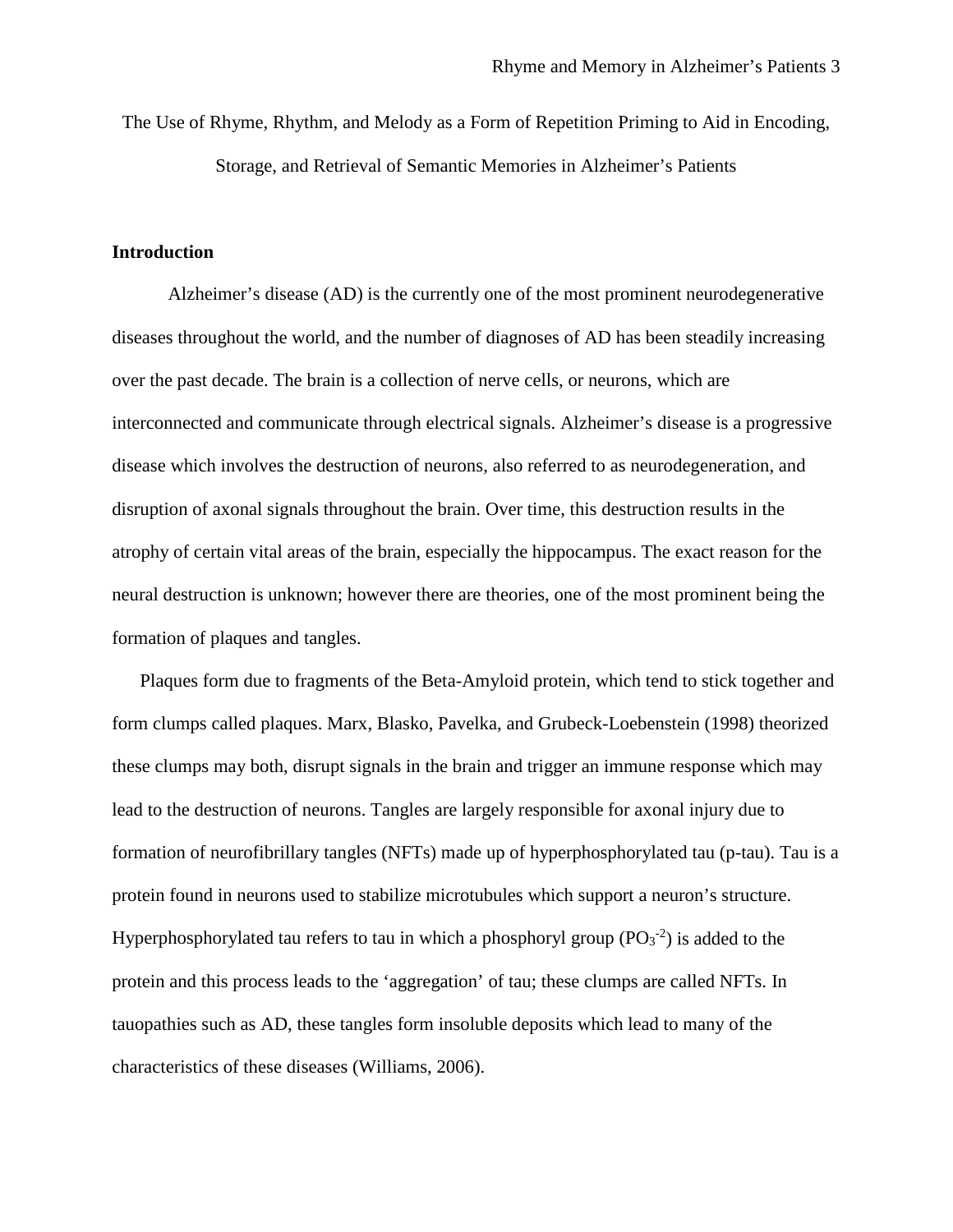The neurodegeneration found in AD leads to the deterioration of cognitive function, memory, and other related tasks. Memory is a process divided up into three distinct sections: encoding, storage, and retrieval. Encoding is the process by which information is received and processed in the brain. Storage deals with the manner in which memories are stored; there are two primary components: Short-Term Memory (STM) and Long-Term Memory (LTM). STM can store up to about 4-5 items for up to a few minutes (Cowan, 2001). On the other hand, LTM can store immeasurable amounts of information indefinitely. Additionally, Baddeley (1966) found that whereas STM encodes information acoustically, LTM encodes information semantically. This means LTM utilizes the meaning of a word or phrase to encode it whereas STM is largely independent of meaning. Retrieval is the manner by which memories are recalled, whether it is conscious or unconscious.

One of the primary and most devastating targets of AD is the hippocampus. In "Loss of Recent Memory after Bilateral Hippocampal Lesions," Scoville and Milner (1957) found the hippocampus is necessary "in the retention of current experience," (p. 21). In other words, the hippocampus is necessary to transfer information from short term memory to long term memory. Any degeneration would inhibit one's ability to successfully complete this transfer to long term memory, thus effectively reducing one's memorial capacity. The type of information involved in memory storage can be categorized in many ways. There are two major types of memory, explicit and implicit. Implicit memory, sometimes referred to as procedural memory, does not require conscious recall; rather it primarily deals with learning actions such as riding a bike or dressing one's self. Explicit memory, sometimes called declarative memory, does require conscious recall and is divided into episodic and semantic memory. Episodic memory memories often deal with memories of specific events and associated events whereas semantic memory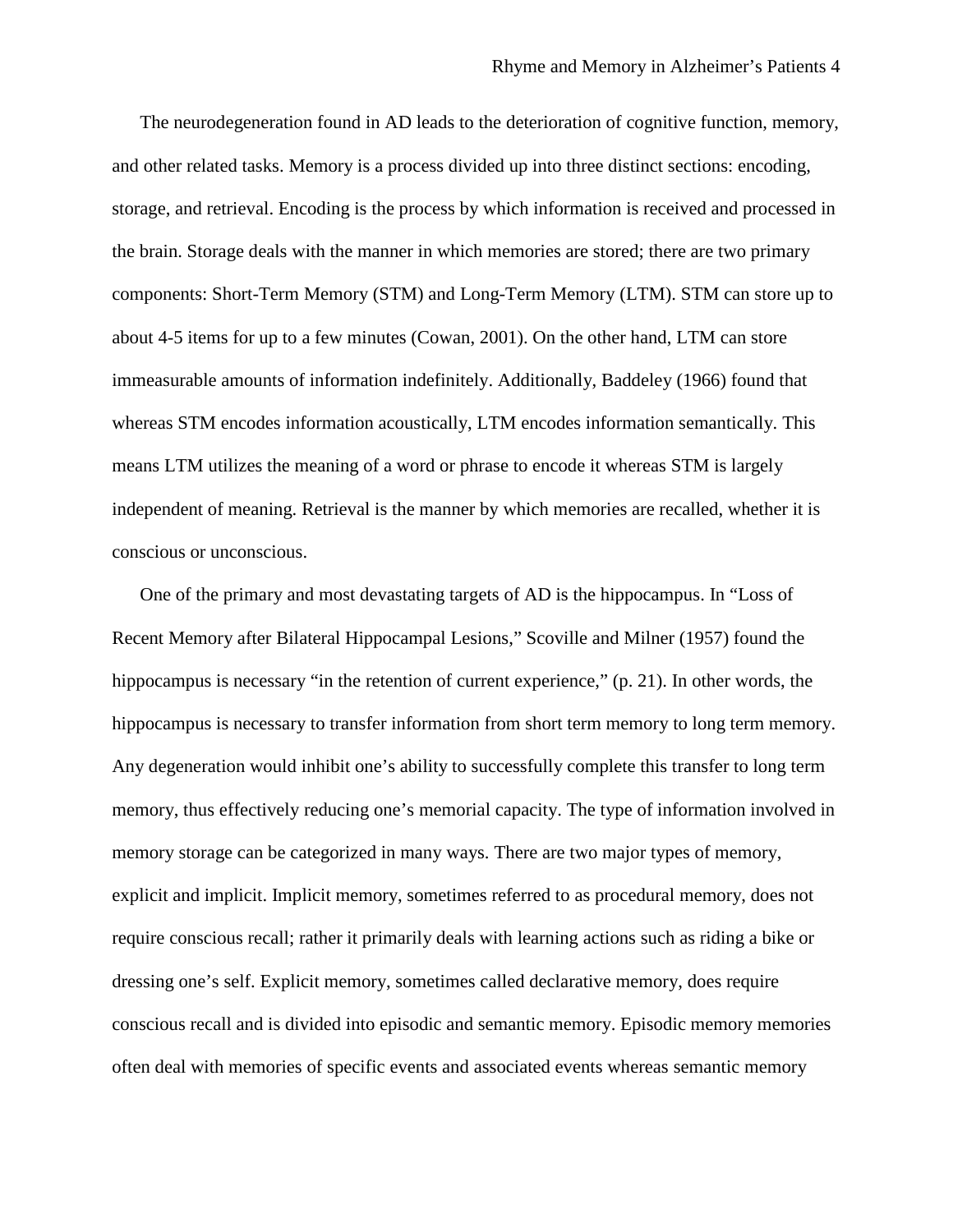primarily deals with facts such as learning a chemical formula or a name.

Melody and song differ from normal speech, the medium by which most auditory information is encoded. The use of song is well documented from orators reciting long epics to modern nursery rhymes. Despite the use of song for centuries, however, little is known about the mechanisms by which it aids in memory, if at all. Previous literature has explored portions of this issue, such as the use of chunking or repetition, but there is little to no study on a holistic approach to the use of a variety of factors. Thus, melody, traditionally used in nursery rhymes and other such devices for toddlers, may be extrapolated to be used as a memory aid for AD patients, especially for long-term, semantic memory. However, although melody facilitates the creation of structural cues such as chunking to provide an organizational structure and combines with factors such as arousal and repetition to aid in memory, melody may be ineffective in encoding semantic memory leading to better verbatim recall but a worse understanding of a given subject.

#### **The Use of Rhyme, Rhythm, and Melody as an Organizational Structure**

Rhyme, rhythm, and melody form an organizational structure through the creation of stresses, breaks, and chunking which provide encoding cues for AD patients. The benefit of melody was first shown through a contrast between Kurylo et al. (1993) and White and Murphy (1998). White and Murphy (1998) used binary tone sequences through the experiment and found a significant memorial deficit in Alzheimer's patients, whereas Kurylo et al. (1993) found no such deficit when using melodies. This disparity between the two groups may indicate melodies provide encoding cues that benefit AD patients because while melodies showed no difference in musical memory, there was a difference without a melodic pattern.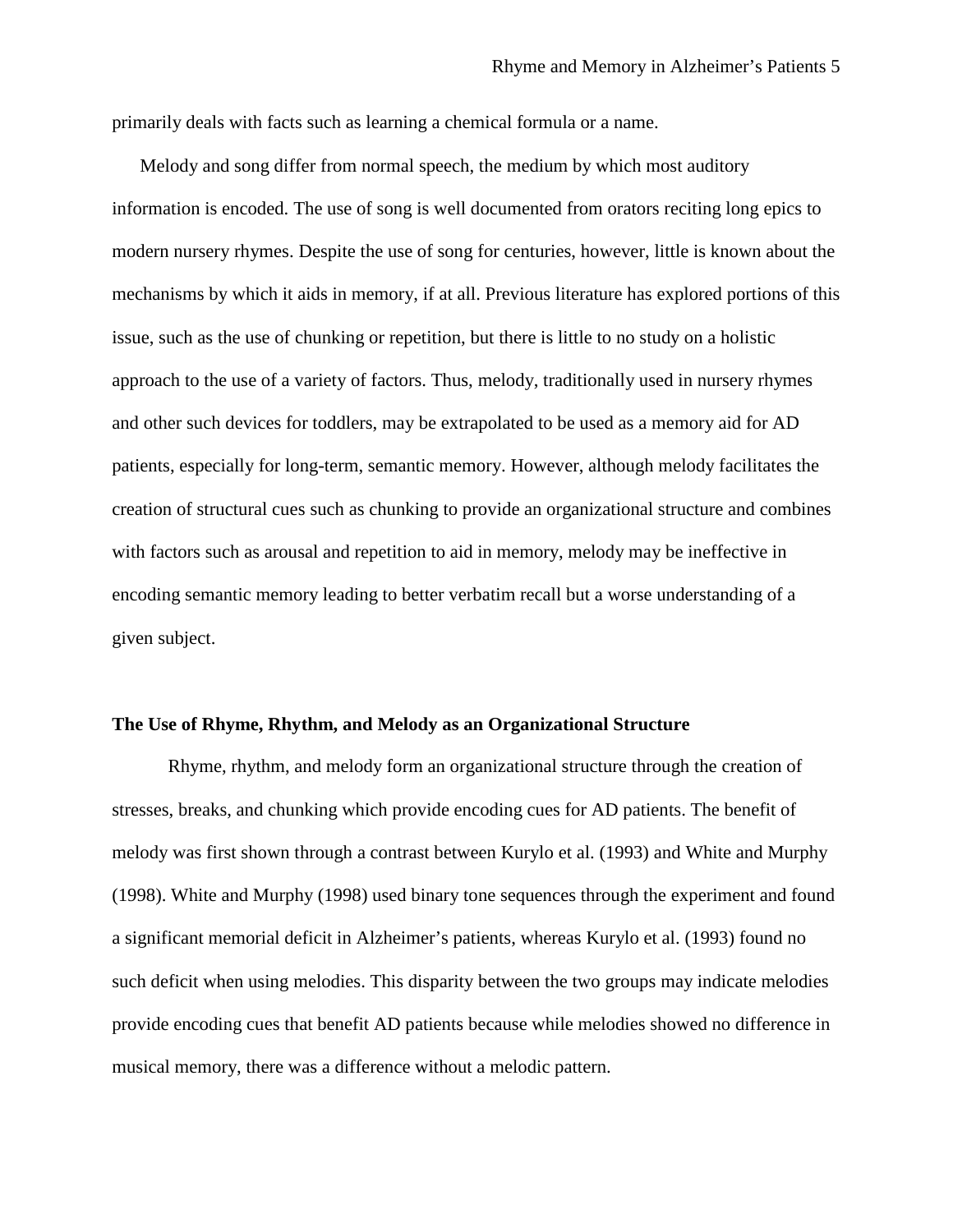The benefits of melody were first described by Wallace (1994) in "Memory for Music: Effect of Melody on Recall of Text," which outlined the methods by which melody aids in the encoding and recall of information. Wallace (1994) claimed music aids in the facilitation of encoding and recall, as melody contributes more than rhythm; it includes chunking, stress patterns, and clarified line lengths. Chunking involves grouping various, related segments to facilitate recall. For example, when memorizing a phone number, most people break the number down by area code, three numbers, and then four numbers. Chunking may also be aided by various other related cues used by songs such as breaks, rhythm and stresses. Breaks, similar to chunking, divide the phrase up into multiple parts, facilitating memory formation. Rhythm is important as it provides a separation between syllables throughout the song. Likewise, stresses differentiate the various parts of a song, making certain portions easier to remember than others. This combination is much more pronounced in song, helping facilitate memory formation. These cues occur more often in song than spoken text, which may explain song's enhanced role in memory.

The findings of Wallace (1994) set the groundwork for other future experiments such as Good, Russo, and Sullivan (2015) who proposed those in the sung group used "structural characteristics pertaining to rhythm" to aid in recall (p. 628). Those in the sung condition recalled more words than the spoken condition possibly due to the use of structural or rhythmic characteristics to aid in recall, supported by the fact that participants created the correct number of syllables even with incorrect words. Both Good, Russo, and Sullivan (2015) and Wallace (1994) agreed song contributes much more to facilitating encoding and recall than rhythm alone, with Good, Russo, and Sullivan (2015) claiming "poem appears to have provided fewer structural cues to support memory" due to other characteristics found in melody (p.637). Wallace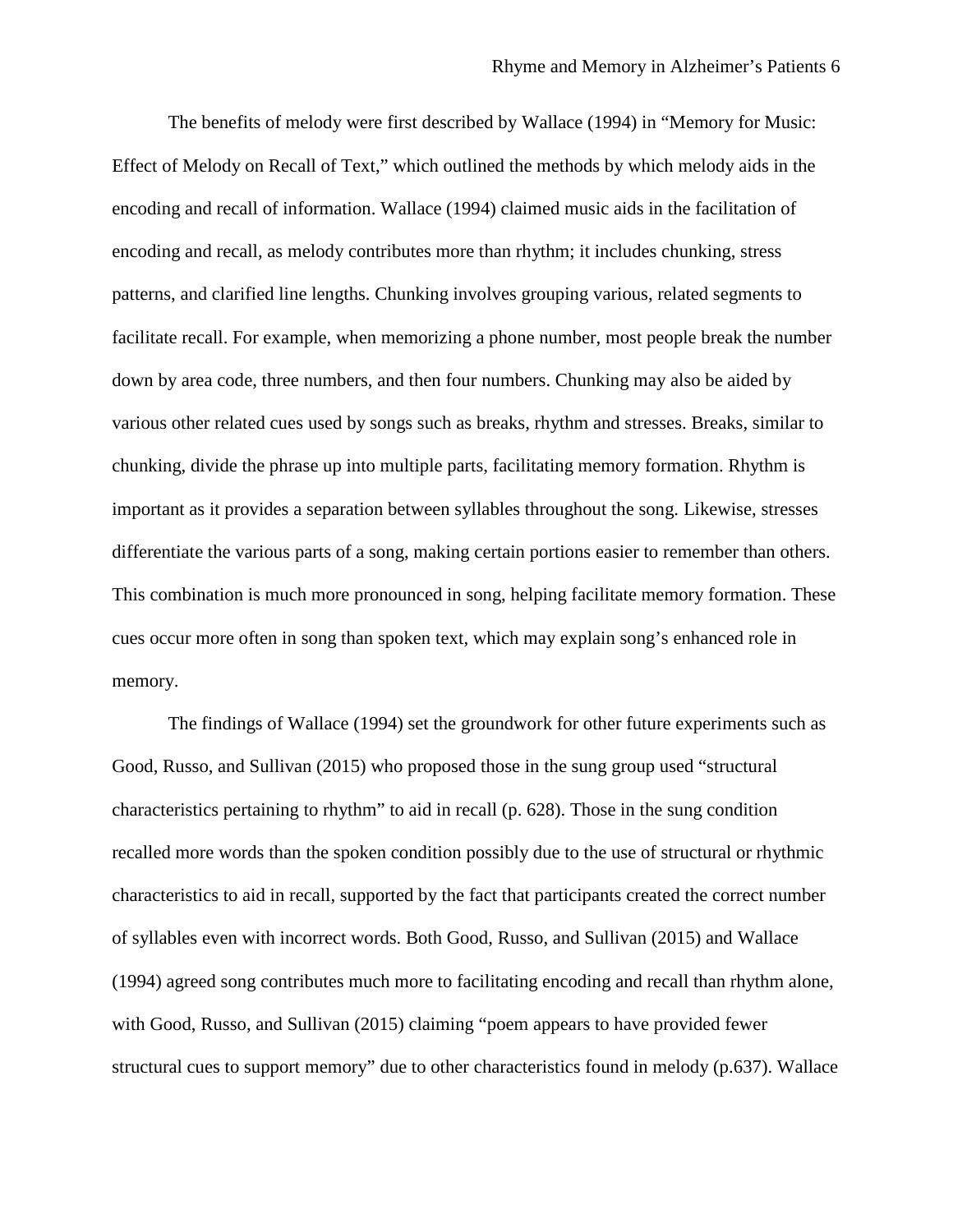(1994) elucidated the role of each melodic characteristic, such as the ability of melody to distinguish verses from one another, create a structure in which certain parts are more unique than others, and act as a frame thereby creating an organizational structure for the information to be encoded and recalled. This would help Alzheimer's patients by providing a starting place for memory; it is not unlike setting up the borders of a jigsaw puzzle before filling in the middle. This would result in the patients being able to realize if they are missing any components to a song or verse. Melody also helps distinguish certain lines from one another, similar to chunking. This separation in memory is vital for distinguishing between memories and aids the overall structure in the process. Without these distinguishing factors, there would be no feasible way for patients to differentiate between various parts of a song. Structures such as syllable number, accents, and beginning or end all aid in memory cues. The syllable number and beginning or end act similarly to framing, in that both indicate whether a certain aspect is omitted from a song. Accents help differentiate between the various parts of a song, as accents are the fluctuation which build up a verse. In addition to these structures, melody acts as a form of outline for the song; it acts almost like a shelf, on which various parts of song such as stresses, rhymes, and lyrics are placed. Melody may help set apart certain aspects of a text through accentuation, making them more noticeable and memorable. Whereas a monotonous voice may not contain many fluctuations, thereby making it rather unmemorable, song may help aid memory.

One of the most common organizational systems is chunking, in which certain facets of a melody or rhythm are grouped together, facilitating encoding and recall (Dowling, 1973). Chunking is a large factor in aiding memory, as it helps to compact information, encode, and recall. Moussard, Bigand, Belleville, and Peretz (2012) built on this, adding "songs tend to be organized in chunks in long term memory," (p. 522). This is supported by McElhinney and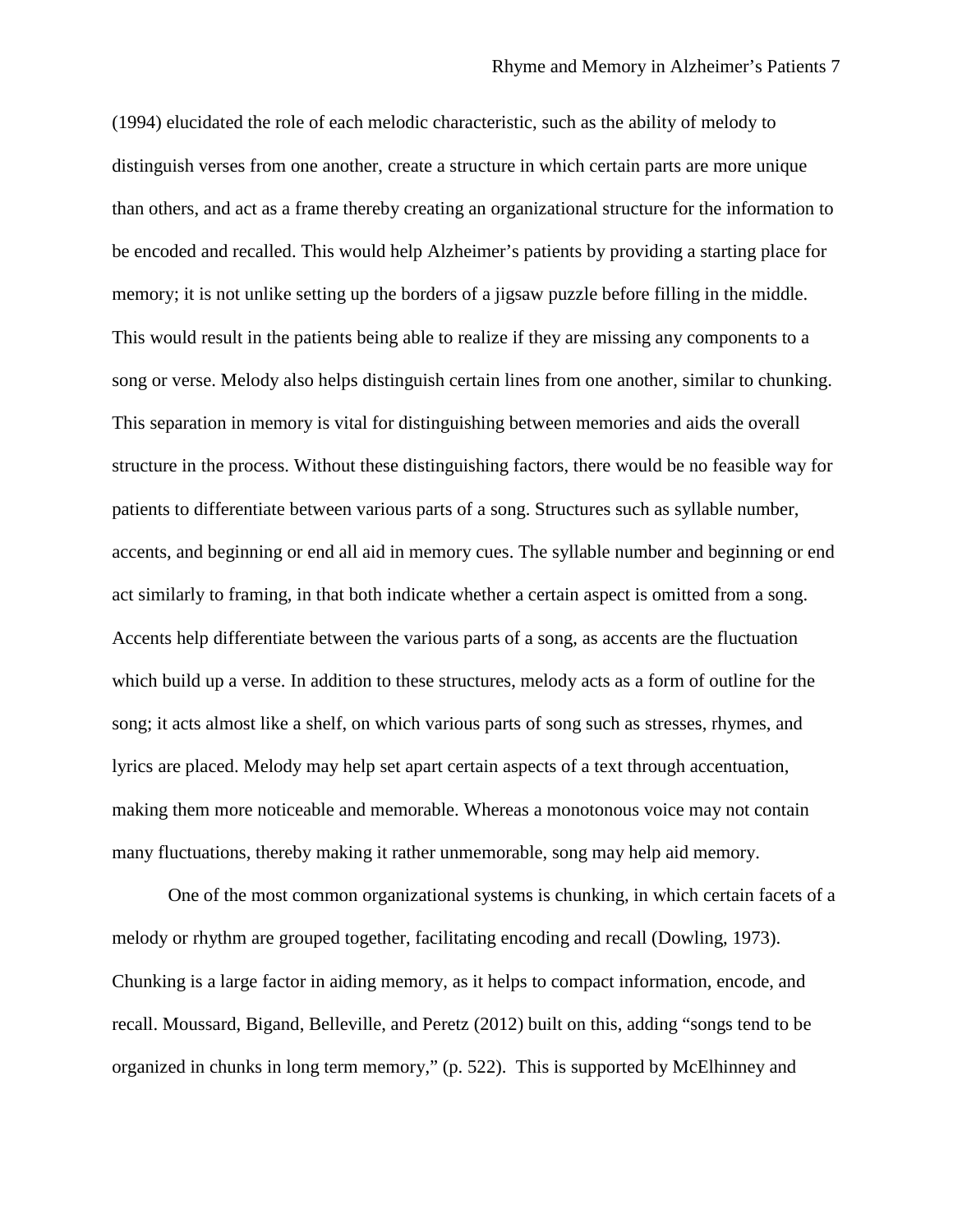Annett (1996) which found fewer yet longer chunks of information were formed when subjects were presented with song opposed to spoken text controls. The spoken group would recall more chunks than the sung group, but each chunk had fewer words than the latter group. This means the spoken group recalled a higher number of small chunks whereas the sung group recalled much larger chunks. Miller (1956) theorized since the memory span is a fixed number of chunks, we can increase the number of bits of information that it contains simply by building larger and larger chunks, each chunk containing more information than before (p. 91). If chunking does in fact aid in better long term recall, this may serve to explain why song aids in long term song advantage; song helps one form longer chunks of information, and these longer chunks can be encoded as efficiently as smaller chunks that would be formed with encoding due to speech.

Overall rhythmic structure also serves as a form of organizational structure. Good, Russo, and Sullivan (2015) proposed it was easier to detect the presence or absence of a syllable within the song due to the rhythmic structure (p. 634). In song, the presence and absence of each syllable is exaggerated, leading to greater memory. Good, Russo, and Sullivan (2015) expanded on this, performing an independent t test and finding those in the sung condition had significantly fewer syllabic errors in comparison to the spoken group, suggesting song "facilitated encoding of the rhythmic structure that was present in the lyrics," (p. 634). This is likely due to the fact that syllabic presence leads to a higher chance of reconstruction (Wallace, 1994). This assertion was further supported by the experiment in Good, Russo, and Sullivan (2015) in which children in the sung group sang to recall the information, as well as used gibberish to fill in portions they did not remember, while the spoken group did not utilize any such devices (p. 637). Additionally, children would substitute nonsense syllables, indicating that they learned the melody, but not necessarily the words. Song facilitates the encoding of the rhythmic structures, in turn aiding the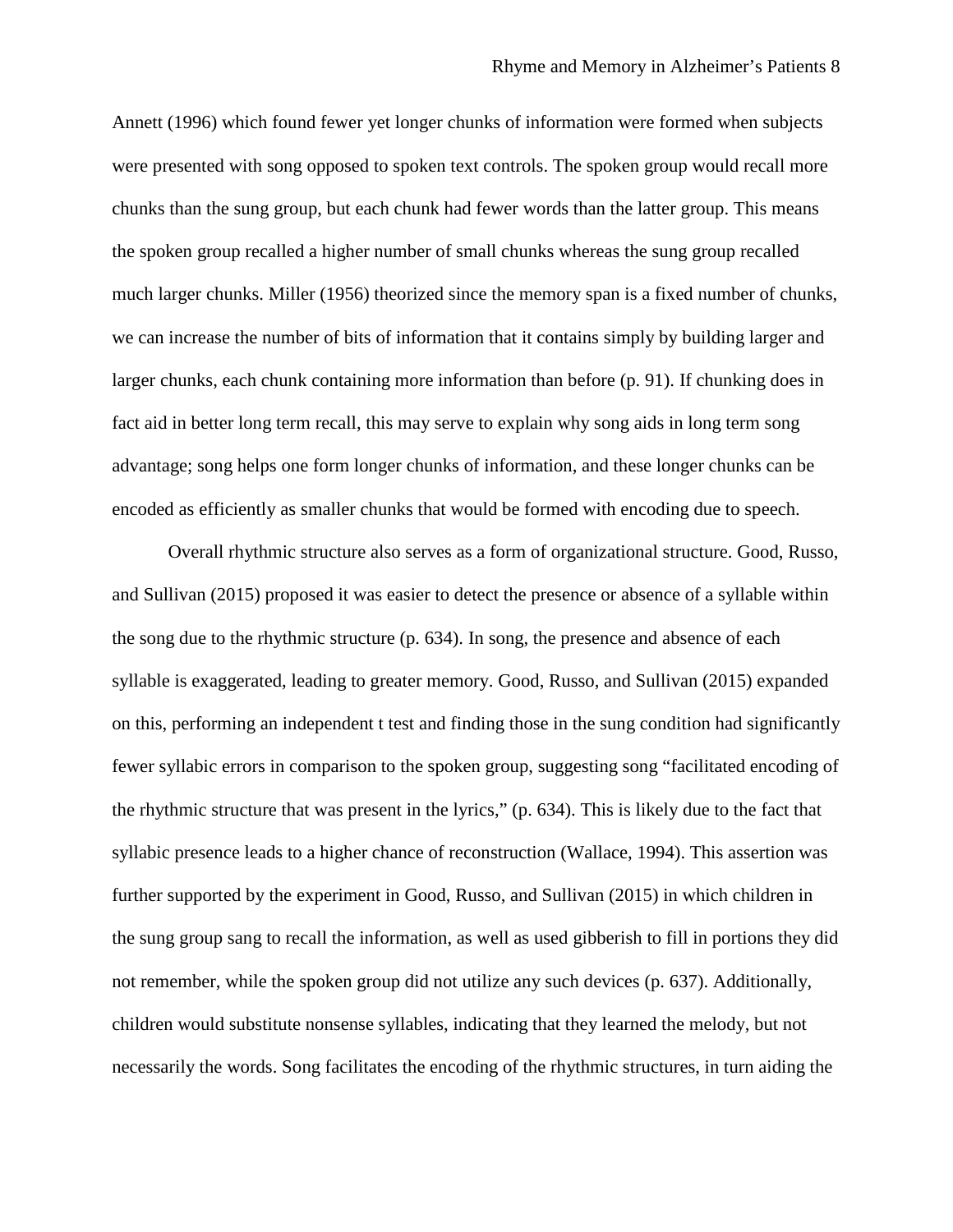memory of the entire text. Wallace (1994) explained this recall through the ability of interconnections to strengthen memory by tying portions of text together, providing other cues to memory, and increasing the probability of correctly guessing if the text cannot be recalled (p. 1482-1483). Improved recall often occurs because music helps strengthen memory, tying portions of text together. Music employs a variety of devices such as rhyme, rhythm, and chunking to organize text. These interconnections help recall because they point to other related mechanisms to help stimulate memory. They would aid in providing all the connections necessary for memory. This, in turn, produces a large network of cues which all lead to recall of other memories. It is not unlike a domino effect, where certain interconnections allow the reconstruction of memory by reducing alternative possibilities. If restricting parameters such as the number of syllables and rhythm are present, there are fewer possibilities available when reconstructing memory.

Wallace (1994) concluded music can "facilitate learning and recall of a text" through the organization due to the presence of structural characteristics and ease of committing these characteristics to memory (p. 1483) Music facilitates the learning, encoding, and recall of memories through three primary methods. The first method is the use of structural characteristics used to ensure enhanced memory. These structural cues include rhythm, rhyme, syllabic count, and more. Second, melody is easy to obtain and remember, making it fitting for Alzheimer's patients to use. This means melody is easier to learn and store, making music more efficient for the learning, encoding, and recall of information. The final method involves the facilitation of recall through proper organization and cuing. This means recall is aided by the organization of information in the brain, in the same way chunking organizes information, and cues may help one remember previously learned information.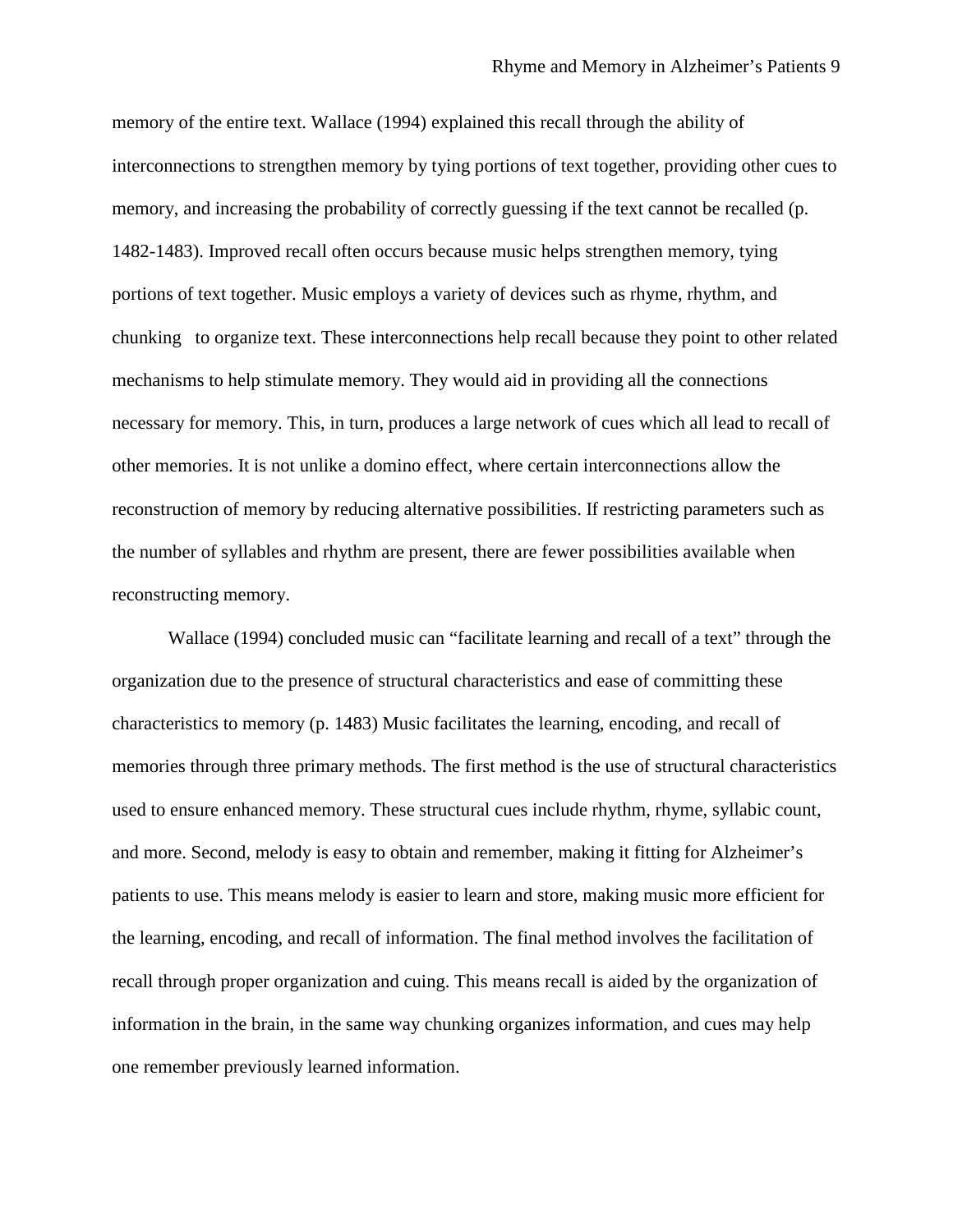## **Augmentation of Melody to Maximize Memorial Benefit**

Melody must be repeated to induce familiarity to aid in memory and patients must be emotionally connected to the stimulus, especially through engagement and attention. Samson and Peretz (2005) showed melody repetition aided in both explicit and implicit memory recollection in amnesiacs through the sparing of memory following repetitive presentation of a melody to patients with lesioned brains (p. 419). Repetition is necessary for enhanced memory, as familiarity of a melody is directly related to memorization. Rehearsal may contribute to recall efficacy over time, evident by the probable presence of rehearsal in the sung group in Rainey and Larson (2002). Repeating a phrase or melody leads to dramatically better memory, and this is reflected in melody. Familiar melodies from one's childhood may compound with the structural cues in music to completely aid in familiarity and memory. Because most Alzheimer's patients are older than 65 years old, a children's song popular in the 1950s would likely be ingrained in their memory, leading to a higher probability of facilitation of encoding and recall.

Additionally, previous studies proved older memories tended to be more concrete than newer memories, indicating they are more beneficial for memory. This may be an indication of the types of neuronal changes associated with memory, such as the hardwiring changes in LTM. However, Wallace (1994) determined after only hearing a single verse, "acquisition of structural information is not improved relative to the spoken condition," (p. 1478) and that subjects had "better verbatim recall for the spoken version than for the sung version at every trial," (p. 1475). Wallace (1994) explained this is likely due to the fact that the brain is overloaded as it must now learn the melody and information; thus without sufficient learning, melody does not provide an organizational structure and may distract from recall (p. 1478). Similarly, Racette and Peretz (2007) claimed text and melody are represented separately in memory which makes singing a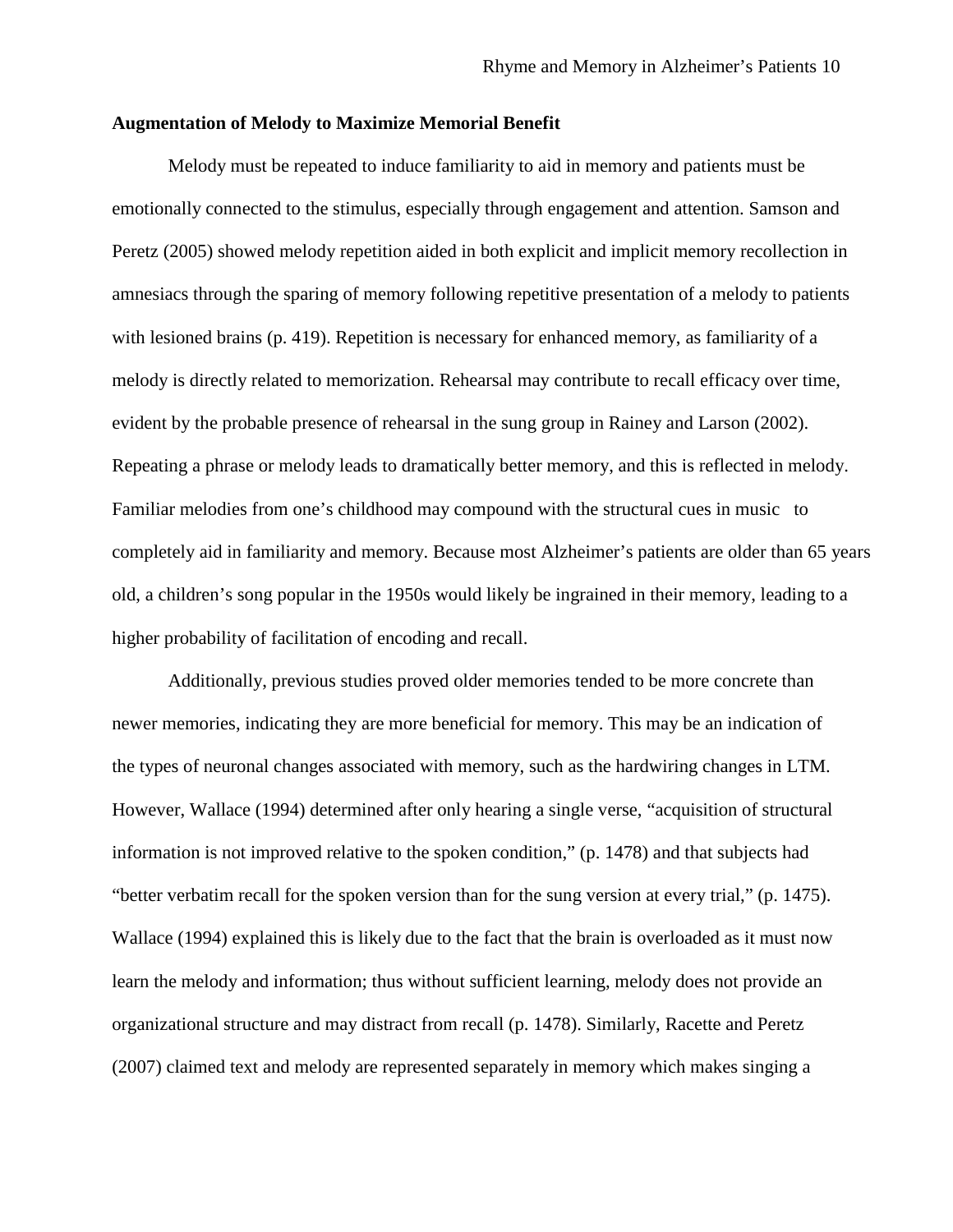dual task, and thus more difficult than a single task (p. 242). When one only hears a single verse, the spoken version is, in fact, more beneficial for recall than the sung condition. This is due to the lack of repetition of the song which leads to complications. Without repetition, melody simply adds more workload to the memory system indicating that if a melody is difficult to learn, it can significantly hinder memory. Moussard, Bigand, Belleville, and Peretz (2012) asserted this model explains why learning sung excerpts is more difficult than learning only lyrics alone at first (p. 522). Thus, in initial learning, music does not always help with memory; however if a melody is learned and repeated properly, it may significantly help with recall.

Repetition is necessary to induce a melody's familiarity, an important facet of encoding and recollection. Familiarity is necessary for memory, shown by the marginal sparing of musical memory found in Alzheimer's patients by Bartlett, Halpern, and Dowling (1995) as well as Cuddy and Duffin (2005) which recounted a case study of a patient who maintained the ability to recognize melodies despite not recognizing the melodies, evident by the reactions of the patient throughout the experiment. Song advantage is present in familiar melodies, even when factors such as rate of presentation are accounted for, such as in the experiments of Good, Russo, and Sullivan (2015). Unlike these experiments, Kilgour, Jakobson, and Cuddy (2000) found no significant song advantage when using an unfamiliar melody; however, Rainey and Larson (2002) found a song advantage with similar circumstances except using a familiar melody ('Pop Goes the Weasel'). The contrast between Rainey and Larsen (2002) and Kilgour et al. (2000) in familiarity of melody indicated familiar melodies aid in long term song advantage. When the rate of presentation was the same and subjects are shown an unfamiliar song, the long-term song advantage disappears. In Rainey and Larsen (2002), 'Pop Goes the Weasel' was used, a song that most people recognize and is ingrained in their mind. This led to a much better long-term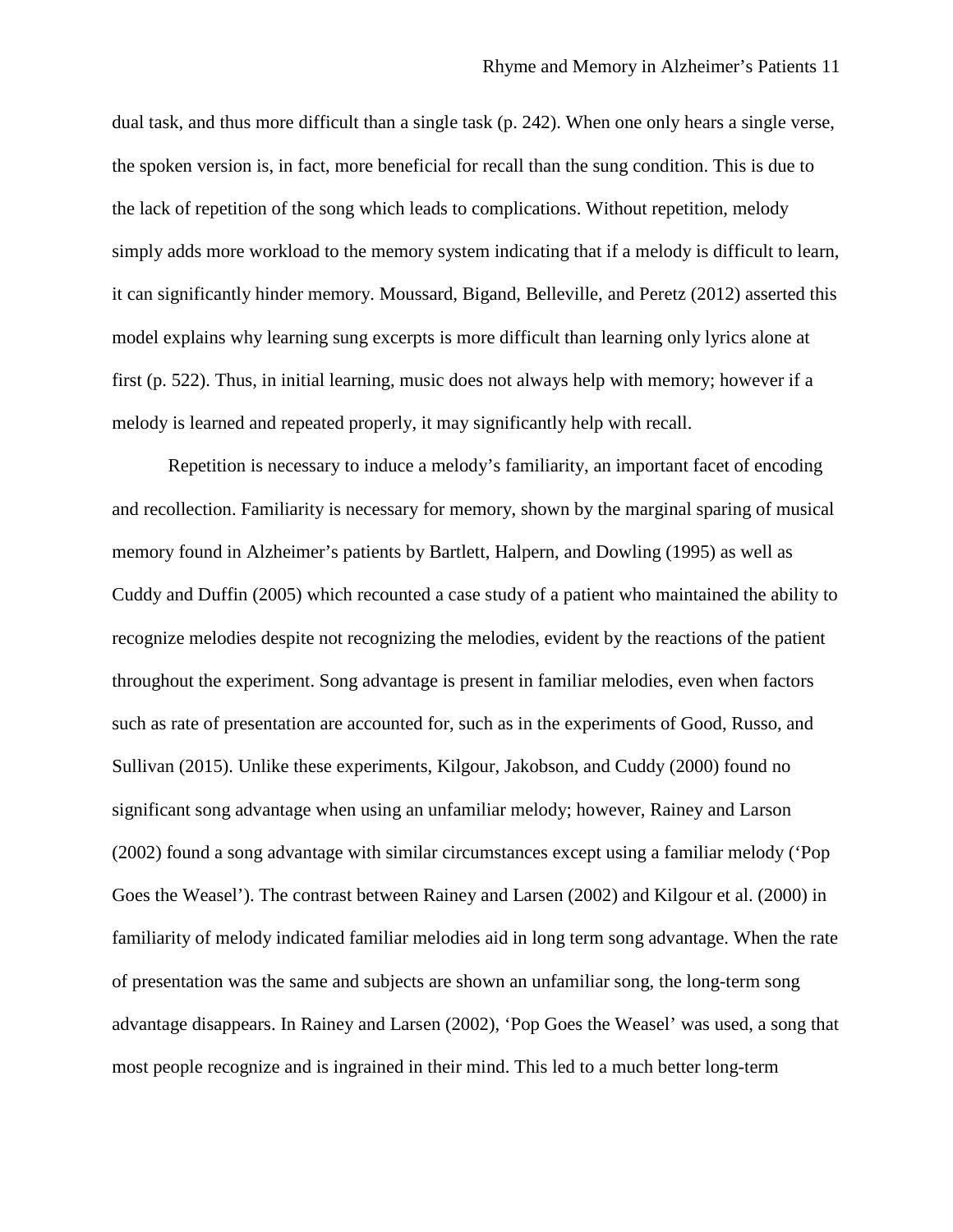response than the condition in Kilgour et al. (2000) in which a new melody proved detrimental to participants. As previously discussed, unfamiliar melodies may be detrimental to memory as one must encode both the song and the associated melodic information. Thus, those with AD may be aided by the use of familiar songs in childhood to aid in recall, opposed to introducing newer melodies.

Emotion and attention also impact the encoding of information through melody. Moussard, Bigand, Belleville, and Peretz (2012) claimed emotion can influence memory through a "general arousing effect," which helps increase attention and motivation, thus aiding in learning and memory (p. 521). Attention is necessary for effective memory, as it is more unlikely one will remember something about which he or she is disinterested. Musical encoding may also aid in attentional issues by providing a more engaging environment (Good, Russo, and Sullivan, 2015). Engagement is necessary, as those who are engaged in a certain text tend to have enhanced memory compared to others. As hypothesized by Good, Russo, and Sullivan (2015), children who are more engaged will likely perform better on memory tests and academics. Additionally, if there is a STM reduction is due to attention control issues, such as in Ménard and Belleville (2009), it should result in a decrease in STM performance for all types of medium. That means that all different types of memory, such as verbal, musical, and so on, should all decrease to the same degree.

Simmons-Stern (2010) agreed with Moussard, Bigand, Belleville, and Peretz (2012), claiming "music heightens arousal," in AD patients, allowing for "better attention and improved memory," (p. 3164). Similarly, Jäncke (2008) asserted there is a "memory-enhancing effect of emotions and arousal," due to associations between memories due to strong emotion and arousal (p. 1). Other experiments further reached the same conclusion; Kensinger and Corkin (2003)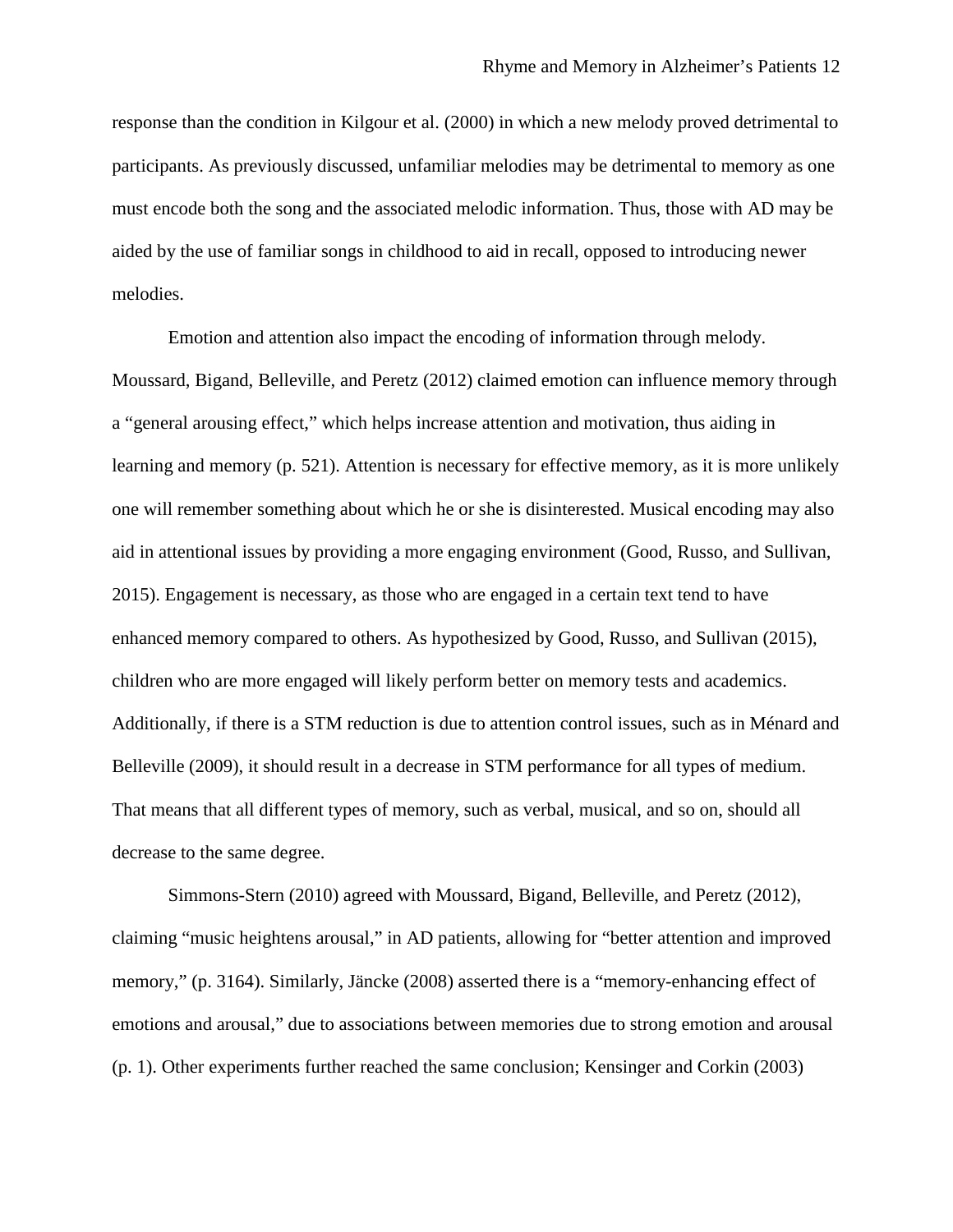found a memorial benefit for emotional words over neutral words (p. 1169) and Eschrich, Münte, and Altenmüller (2008) found strong emotions related to musical experience facilitates memory formation and recall (p. 48). Strong emotions also contribute to memory, as many remember emotions associated with certain types of memory. This is especially seen in situations such as flashbulb memories, in which people tend to remember events that have a strong emotional tie. These events are often lucid and strong memories, such as people remembering their environments during events such as Kennedy's assassination, the 9/11 attacks, and natural disasters. General arousal associated with music may aid in memory as it helps increase attention and motivation, both necessary facets of memory. Thus, there is a combination of emotion linked with music and engagement which may contribute to the increased memory of musical elements.

Other factors also affect the encoding of melodies; Good, Russo, and Sullivan (2015) found vowels are more integrated in melody than consonants (p. 629-633). This means a heavily vowel based phrase is much more likely to be encoded compared to a consonant heavy one. Good, Russo, and Sullivan (2015) also proposed speech in song is presented more slowly than in normal speech, allowing for more time for encoding and recall (p. 629). Song usually has slower speech than normal speech which provides ample time for encoding and rehearsal, leading to a better memory. The type of information paired with melody also has an effect on the ability of one to encode information; Rainey and Larson (2002) found music helps connected texts opposed to unconnected words. In other words, a story or song is easier to remember than a list of names or cities. The disparity between the previous studies, which used connected texts, and Rainey and Larson (2002) showed unconnected texts are more difficult to encode in the STM.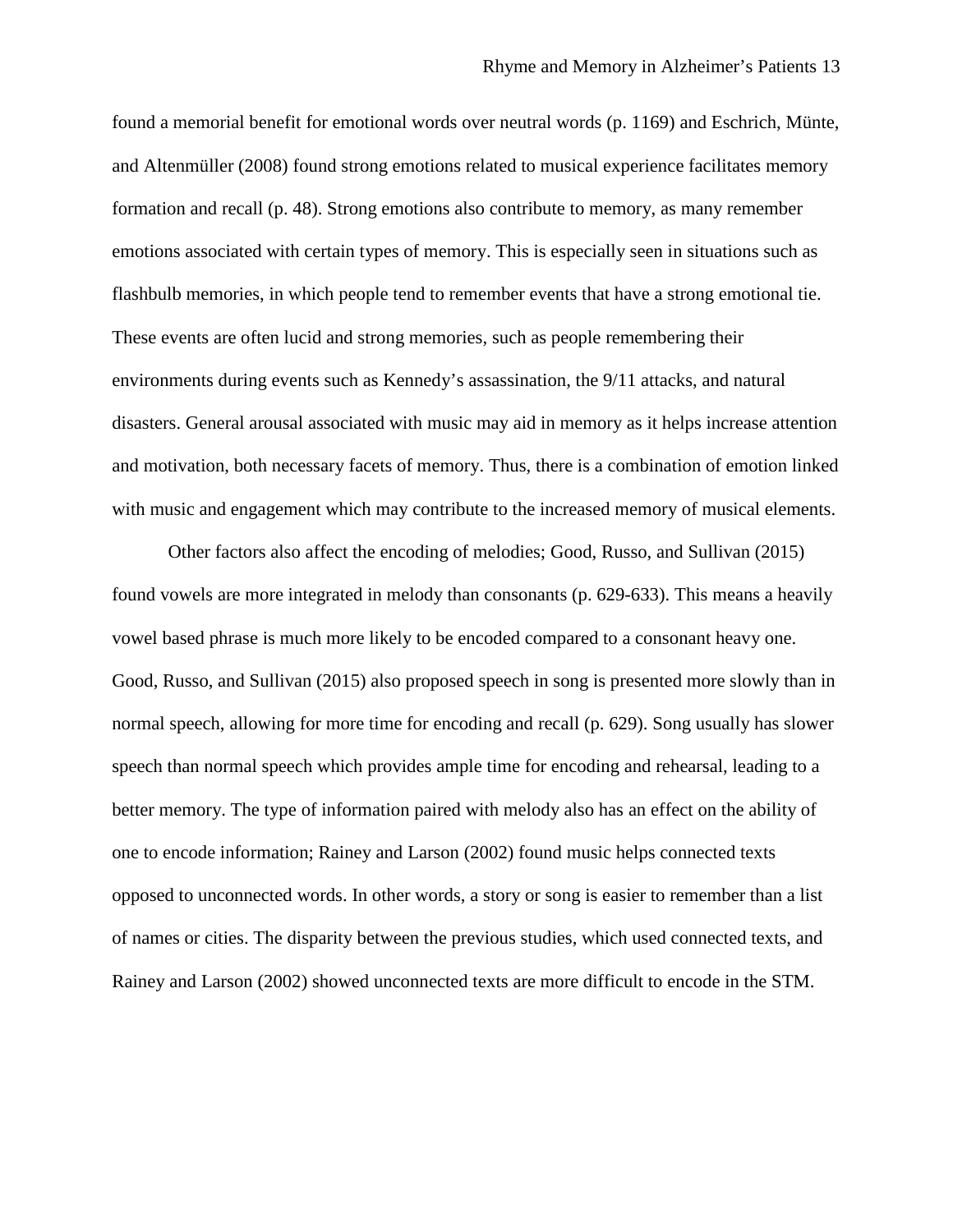## **Limitations to the Pragmatic Use of Melody as a Memorial Aid**

There are limitations to the implementation of song such as the lack of a link between verbatim or semantic recall and familiarity or recollection. Also, there is a continuum of integration between melody and lyrics which points to the difference between encoding mechanisms in AD patients. Craik and Lockhart (1972) proposed a framework in which information may be first processed phonetically before being processed semantically. However, Calvert and Billingsley (1998) found "there was no relation between reciting and understanding that material," as the way the information is processed focuses on superficial compared to deeper processing of information (p. 97). This indicates there is no conclusive relationship between reading and reciting a melody paired poem and being able to semantically encode information such as one's names. To combat this issue, Good, Russo, and Sullivan (2015) utilized directpaired associate method, a technique often used to pair foreign language and native language material to maximize lexical and conceptual memory. Through experimentation, it has been determined the direct pair association method, where a word is directly matched with a definition, is one of the best methods for memory. Specifically, Groot and Keijzer (2000) found the use of the direct-paired associate method significantly aided in the encoding and recall of cognates and concrete terms. This tactic may be employed in AD patients with song to pair the phonetic aid of melody with semantic memory to ensure patients understand the target material.

Riches, Wilson, and Brown (1991) found certain neurons in the anterior and medial inferior temporal and rhinal cortex helped with familiarity and whether there was a previous occurrence. Similarly, Peters et al. (2007) found increased activity in the anterior parahippocampal area in Alzheimer's patients indicating a separate pathways between familiarity-based recognition and effortful recognition (p. 10). Familiarity deals with general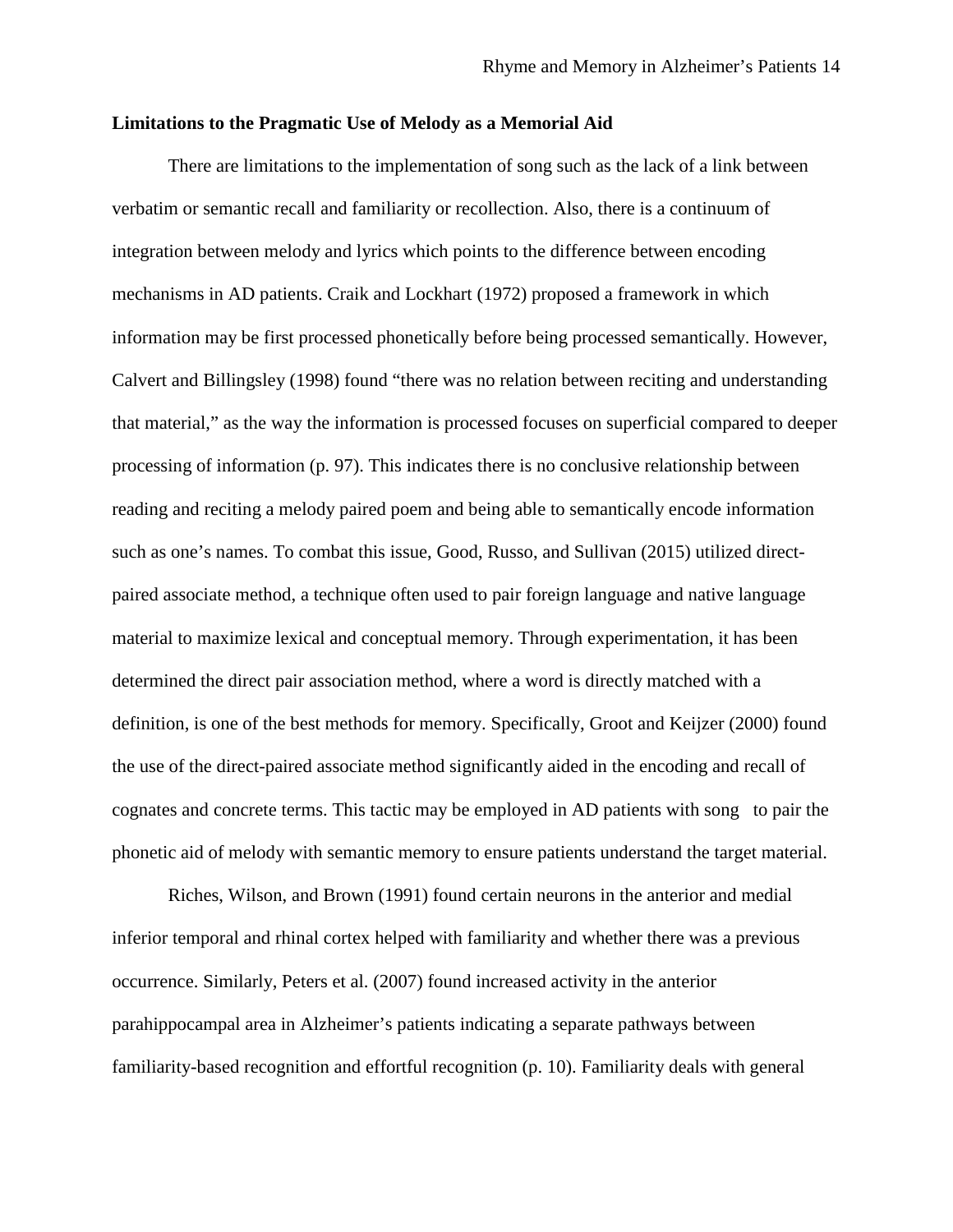recollection as opposed to specific recollection. Whereas familiarity deals with recalling whether something has been experienced before or not, specific recollection deals with actual details of encounters. There is a difference between the various types of recognition and recollection. to properly utilize these mnemonic devices, Alzheimer's patients would require both familiarity and recollection. This means the two groups must both be separated and examined more closely to create a useful memory technique for practical applications. In previous experiments, only recognition was tested which resulted in a rather inconclusive result.

Simmons-Stern et al. (2012) claimed musical encoding may aid in familiarity, but not recollection, and that musical mnemonics were only able to improve general content memory, not specific content memory. General content memory is largely benefited by the use of musical mnemonics. Specific memory is not affected by musical mnemonics. General content memory simply involves the recognition or familiarity of a given stimulus. For example, if one is presented with three colors, red, blue, and green, general content memory allows one to remember they saw a color. Specific content memory would be knowing that the second color presented was blue. Because only general content memory is affected by music, music may not help with semantic encoding, therefore reducing its efficacy in the use of musical mnemonics.

Simmons-Stern et al. (2012) found musical encoding "preferentially facilitates familiarity but not recollection," (p. 3300). This indicates the two, familiarity and recollection contribute differently to memory. This is because the two have drastically different characteristics and thus likely use different mechanisms in the brain to process information, such as those proposed by Peters et al. (2007). According to Simmons-Stern (2012) familiarity is mainly associated with Medial Temporal Lobe (MTL) structures such as the hippocampus, in addition to extra-MTL structures. This means familiarity utilizes a wide array of cranial areas including the MTL and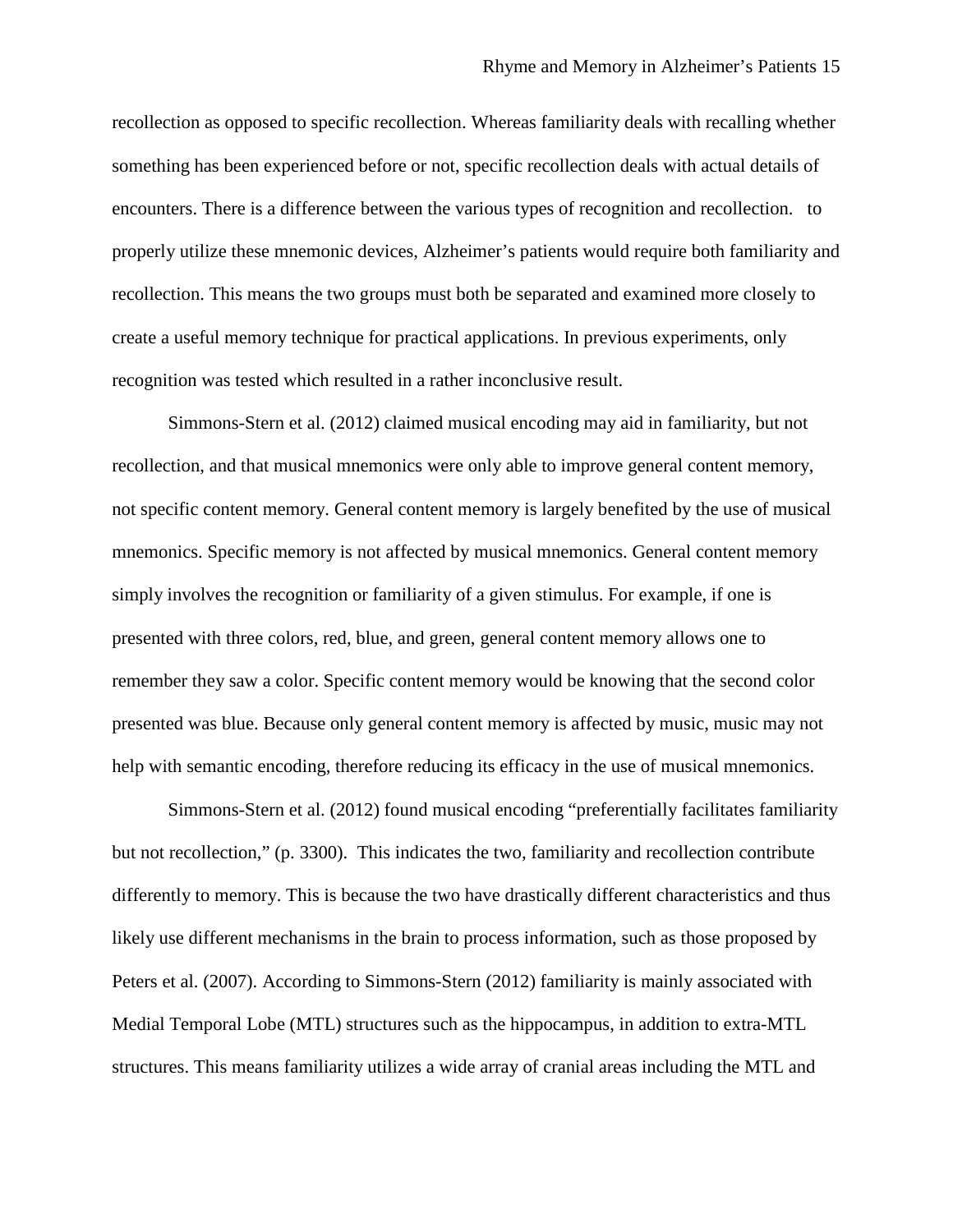surrounding area. Meanwhile, recollection is mostly based on the MTL. This likely means that familiarity is based in extra MTL structures and that musical encoding would help with memory in those areas evident due to the difference between the structures used in the two, indicating the area in which familiarity is processed.

Simmons-Stern (2012) explained musical encoding enhances general content memory but does not benefit specific content memory (p. 3299). Musical encoding aids in both familiarity and memorial confidence (i.e. being confident in recognizing something). This is necessary for Alzheimer's patients, in a moral sense, as it may motivate many to continue rehabilitation. Musical mnemonics help general memory which may help in AD patients; however, musical mnemonics are largely unable to aid in specific content, indicating a disparity between the two. Specific content memory may be linked to semantic memory, thus song only aids in the surface characteristics of memory, not the semantic meaning. However, there are still benefits of musical therapy in AD patients such as increased mood, increased familiarity with one's surroundings, and confidence in one's location. This would contribute a moral boost to patients' confidence and help with their daily lives.

There is likely a form of dual encoding of memory and lyrics, with an integration of the two, thus recall of one leads to the recall of the other group. Patel (2003) showed there are similarities between music and language and that an overlap of syntaxes showed music and language share similar pathways in the brain (p. 679). This integration is evident through instances such as kids singing gibberish to a known melody or the fact that priming one aspect may induce the other.

A contrast of a poem and song shows song has more retrieval cues throughout leading to increased rates of recall. In other words, a hint, or prime, would significantly help the sung group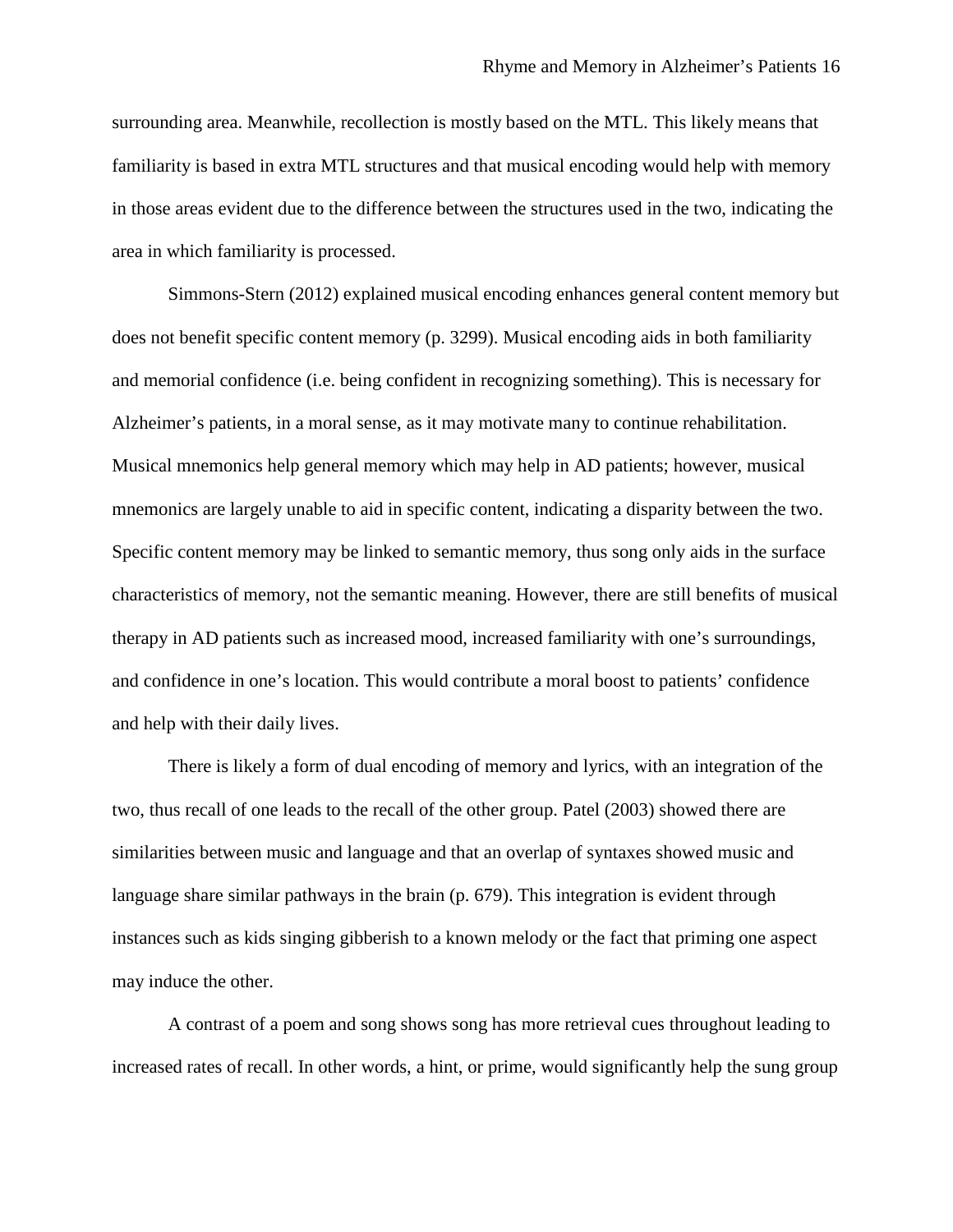in comparison to the spoken group. Rainey and Larson (2002) found the number of trials to relearn the data in either experiment was lower than the sung condition than the spoken condition (p. 183). When the sung group was presented with a hint, students were able to replicate the song better, demonstrating song's dual integration between lyrics and music. This indicates that when song is encoded, lyrics and music are connected in memory. Moussard, Bigand, Belleville, and Peretz (2012) proposed this overlap may be responsible for the connections between lyrics and melody (p. 521). Sammler et al. (2010) found a 'continuum' of integration from independent processing in the anterior temporal regions to an integrated processing in the mid-STS (p. 3576). Lyrics and melody are both integrated and independent in a way, as the two are on a continuum where the two are integrated but become more separate over time. Through an fMRI to examine the usage of certain areas of the brain associated with particular functions, Sammler et al. (2010) found as the lyrics are processed, they travel through the Superior Temporal Sulcus (STS). They begin integrated in the front and progress to independent processing in the back of the brain. This progression through the brain indicates a path through which lyrics and melody both travel. In particular, the left hemisphere is more heavily involved in the processing of lyrics than the right hemisphere. This indicates this part may be more involved in the lyrics. This also suggests there is a fundamental difference between the processing of lyrics and melody. Additionally, the anteroventral section of the brain is more adept at processing lyrics than tunes or melody, suggesting a slight schism between the two. The anteroventral section of the brain is located towards the front of the brain, indicating this area is better equipped to process words than tunes. However, upon first hearing the music, there is no connection between lyrics and melody in the brain. This means the initial detection and sensory input does not receive connected data in the form of lyrics and melody. However, this integration is intermediate in certain aspects of the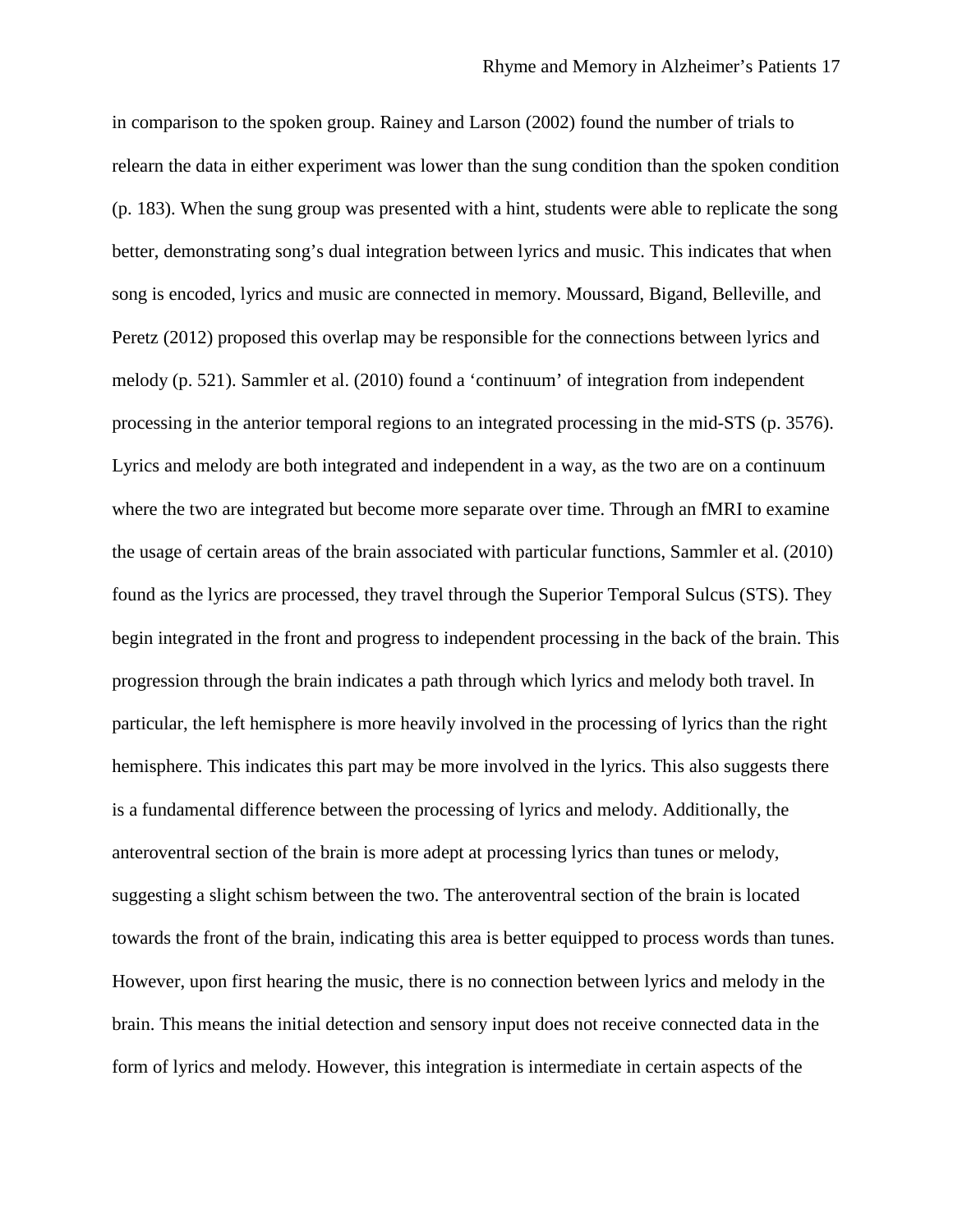mid-STS. This, along with the previously mentioned evidence, show integration slowly unravels over time. This means an integration must be formed after hearing the music at first before the integration unravels over time. As the information travels along the brain, it travels back until it reaches the posterior. From a contextual perspective, lyrics and melody begin integrated in the initial phonemic stage, but separate later between structural and semantic sections. Although the two are not related when first detected, there is a connection that forms before it is split up into various groups.

The mechanisms through which Alzheimer's patients encode information also differ from normal mechanisms. Baddeley et al. (1986) found the central executive component of working memory was impaired (p. 603). Executive control systems are areas of the brain in which the attention among other functions is controlled. As previously discussed, attention is vital facet of memory and encoding. A degeneration of this area may point to problems with memory due to the inability of subjects to pay adequate attention to a given topic or become engaged in a stimulus. Similarly, Belleville, Peretz, and Malenfant (1996) found a "central executive and phonological loop dysfunction," (p. 204). Peters et al. (2009) went further as to claim an executive control system supervises the phonological loop (p. 2). A phonological loop refers to the hold in which rehearsal, the process by which a stimulus is repeated to prepare for storage, occurs. Peters et al. (2009) suggested that due to the altered phonological processing of shortterm memory lists, Alzheimer's patients recruit a 'semantic' recognition pathway (p. 11). In other words, Peters et al. (2009) found alternative recognition pathways which involve the recognition of semantic features rather than explicit, phonological recall may be used by AD patients in addition to altered phonological processes (p. 12). A contrast between White and Murphy (1998) and Kurylo et al. (1993) indicates that Alzheimer's patients likely use an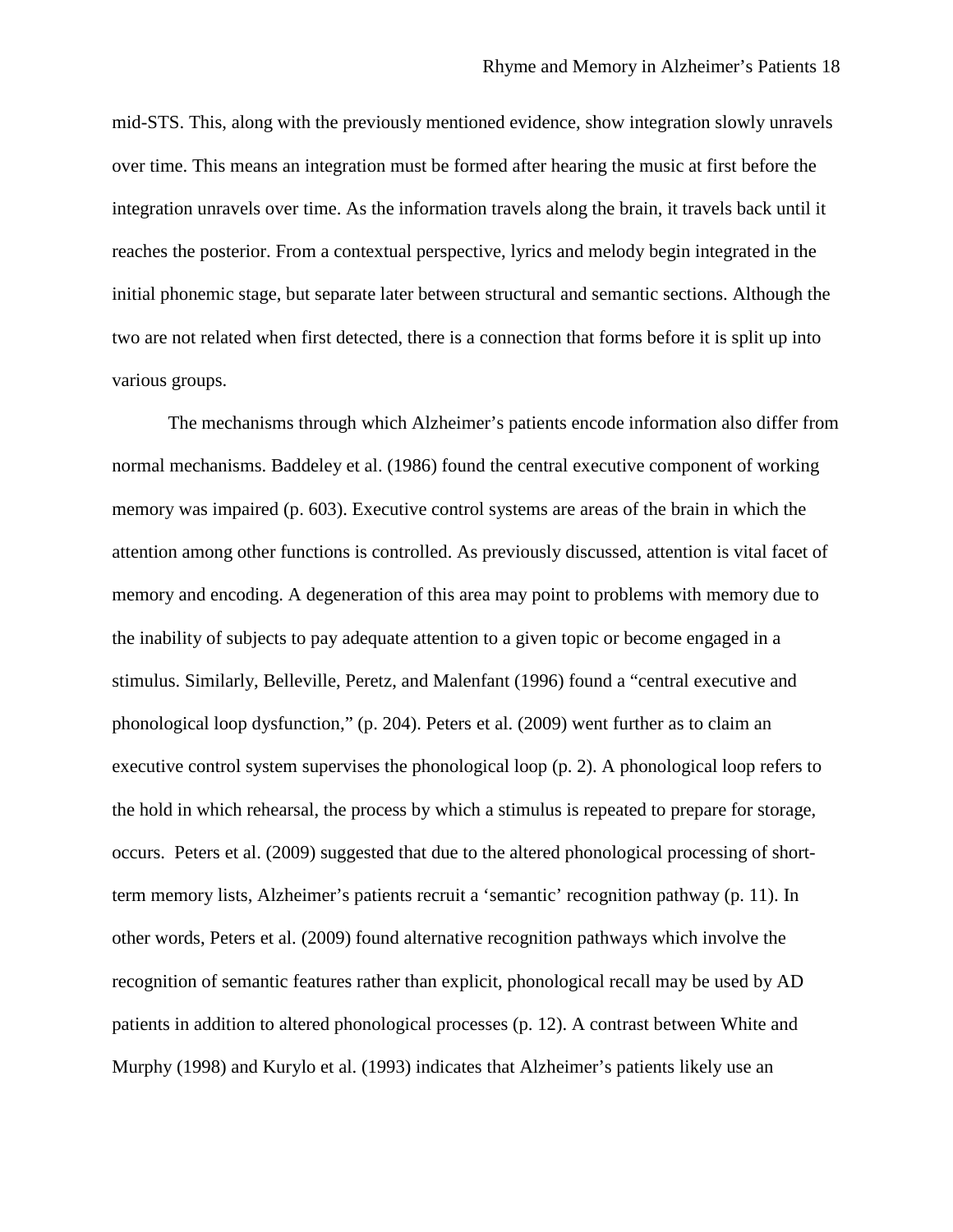alternative method to process information, as normal processing would have resulted in a similar increase in performance in both groups.

#### **Conclusion**

Melody aids memory through rhyme, rhythm, stresses, breaks, and other such structural cues. One of the most effective structural cues is chunking, which breaks up the stimulus in 'chunks', which are more easily encoded in long term memory. Other factors such as arousal and attention also significantly help with memory, as one is more easily engaged and thus, encoding is greatly improved. Repetition assists in introducing familiarity, a necessary facet of effective encoding; familiarity with a melody or stimulus is vital to ensure a new melody does not interfere with the encoding of information, which would prove detrimental to memory as a whole. Additionally, slowing the rate of presentation of information helps phonological loops, vowel heavy sentences are encoded more easily than consonant-laden ones, and connected texts are much easier to encode than unconnected words.

Nevertheless, there is no relation between verbatim recall of information and understanding that material. Alzheimer's patients may be able to recall a song reminding them to brush their teeth, but it is unlikely they will be able to follow the instructions of the song effectively. Analysis of brain structures, such as the contrast between MTL and extra-MTL structures, supports that song only helps with familiarity and general content memory over recollection or specific content memory. Furthermore, the integration of lyrics, melody, and meaning often slides along a continuum of integration, ranging from completely independent at first exposure and posterior regions, but it is at least slightly related in anterior regions. This indicates there is at least a relation between the three factors, indicating some form of connection in memory. In AD patients, there is also a failure in the central executive system, which leads to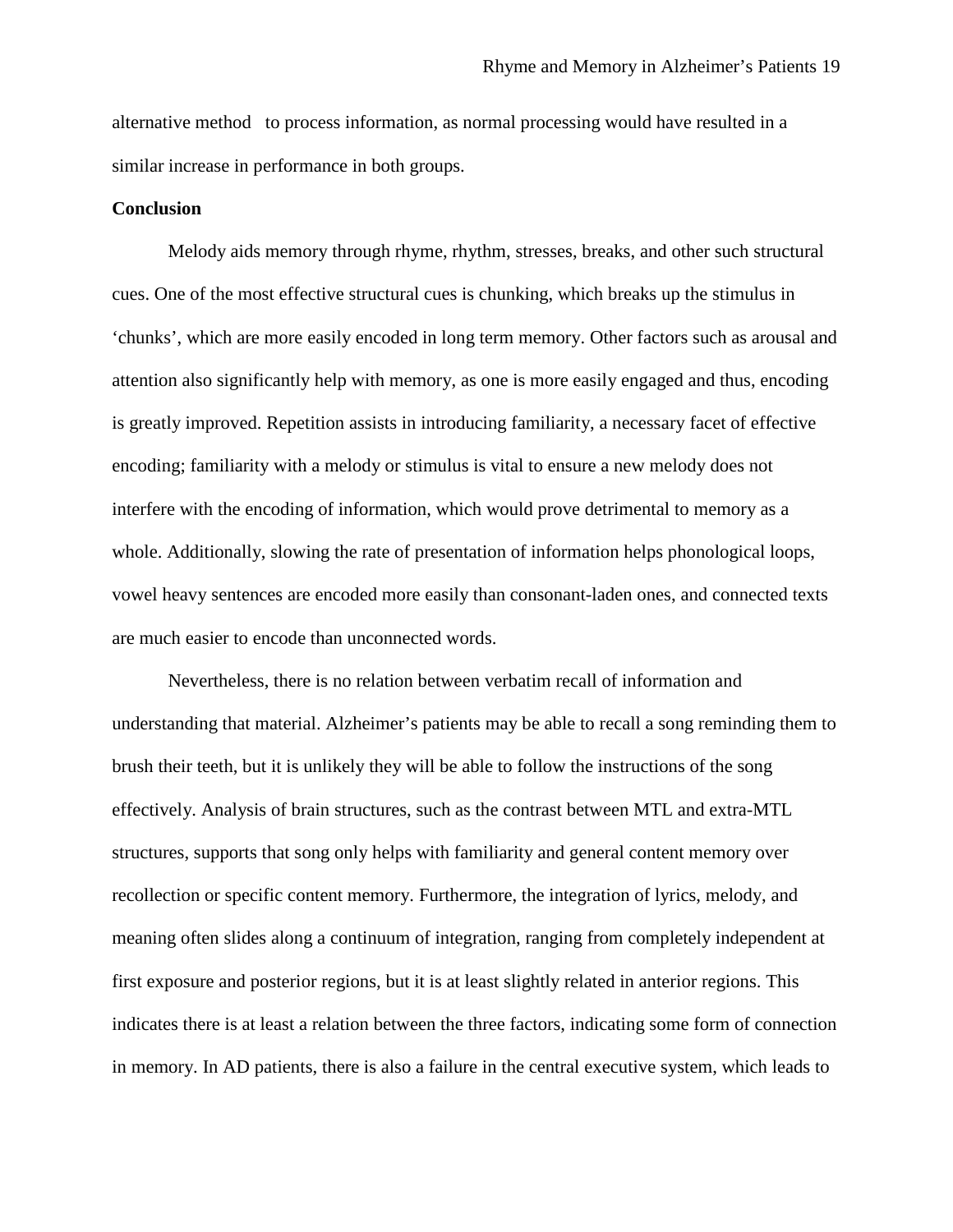inhibited attention and phonological loops, forcing AD patients to rely on a diminished semantic pathway opposed to the traditional phonological methods.

Alzheimer's patients would greatly benefit from the use of a slow, vowel-heavy text accompanied by a repeating, familiar melody from AD patients' childhood. This text would aid in general memory, such as comforting AD patients about their location (i.e. "I wake up in bed every morn'/and find I'm in a nursing home"). Structural cues such as rhyme and rhythm should be arranged to facilitate the ability of patients to chunk information, both acoustically and semantically. Music, such as instrumental accompaniment, may be added to increase engagement and attention, to not only allow for more effective encoding, but to create a comfortable environment for patients. Future studies may be conducted to test the efficacy of these methods, as well as to test other related ways to make the lives of AD patients more pleasant.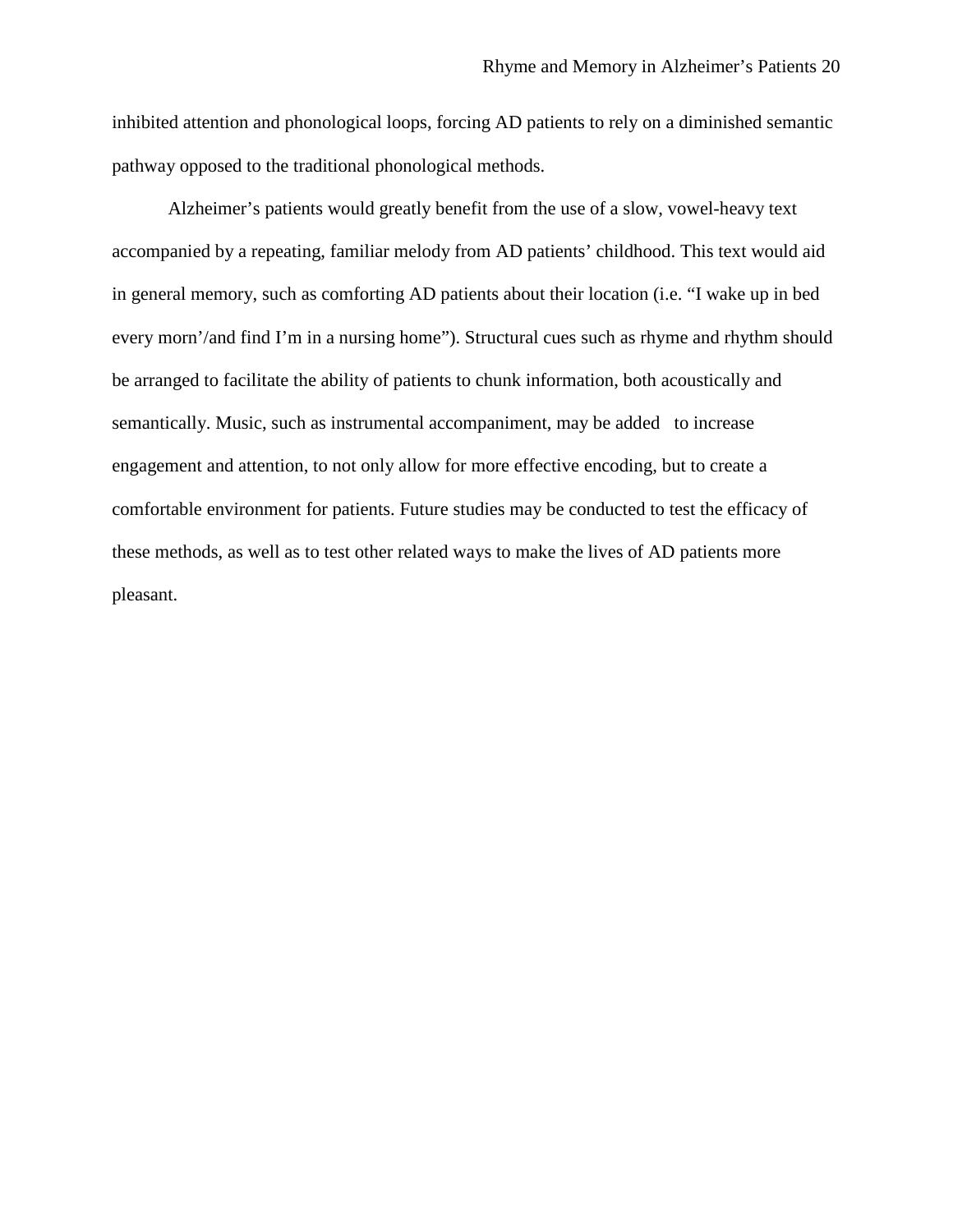## WORKS CITED

- Alzheimer's Association. (n.d.). *Brain Tour* [Interactive slideshow]. Retrieved November 24, 2016, from [http://www.alz.org/braintour/synapses\\_neurotransmitters.asp](http://www.alz.org/braintour/synapses_neurotransmitters.asp)
- Baddeley, A. D. (1966). The influence of acoustic and semantic similarity on long-term memory for word sequences. *Quarterly Journal of Experimental Psychology*, *18*(4), 302-309. doi:10.1080/14640746608400047
- Baddeley, A., Logie R., Bressi S., Della Sala S. & Spinnler, H. (1986) Dementia and working memory. *The Quarterly Journal of Experimental Psychology Section A*, *38*(4), 603-618. doi:10.1080/14640748608401616
- Bartlett, J. C., Halpern, A. R., & Dowling, W. J. (1995). Recognition of familiar and unfamiliar melodies in normal aging and Alzheimer's disease. *Memory & Cognition*, *23*(5), 531-546. doi:10.3758/bf03197255
- Belleville, S., Peretz, I., & Malenfant, D. (1996). Examination of the working memory components in normal aging and in dementia of the Alzheimer type. *Neuropsychologia*, *34*(3), 195-207. doi:10.1016/0028-3932(95)00097-6
- Bishop, D. V., & Robson, J. (1989). Unimpaired short-term memory and rhyme judgement in congenitally speechless individuals: implications for the notion of "articulatory coding." *The Quarterly Journal of Experimental Psychology* Section A, *41*, 123-140. doi:10.1080/14640748908402356
- Calvert, S. L., & Billingsley, R. L. (1998). Young children's recitation and comprehension of information presented by songs. *Journal of Applied Developmental Psychology*, *19*(1), 97-108. doi:10.1016/s0193-3973(99)80030-6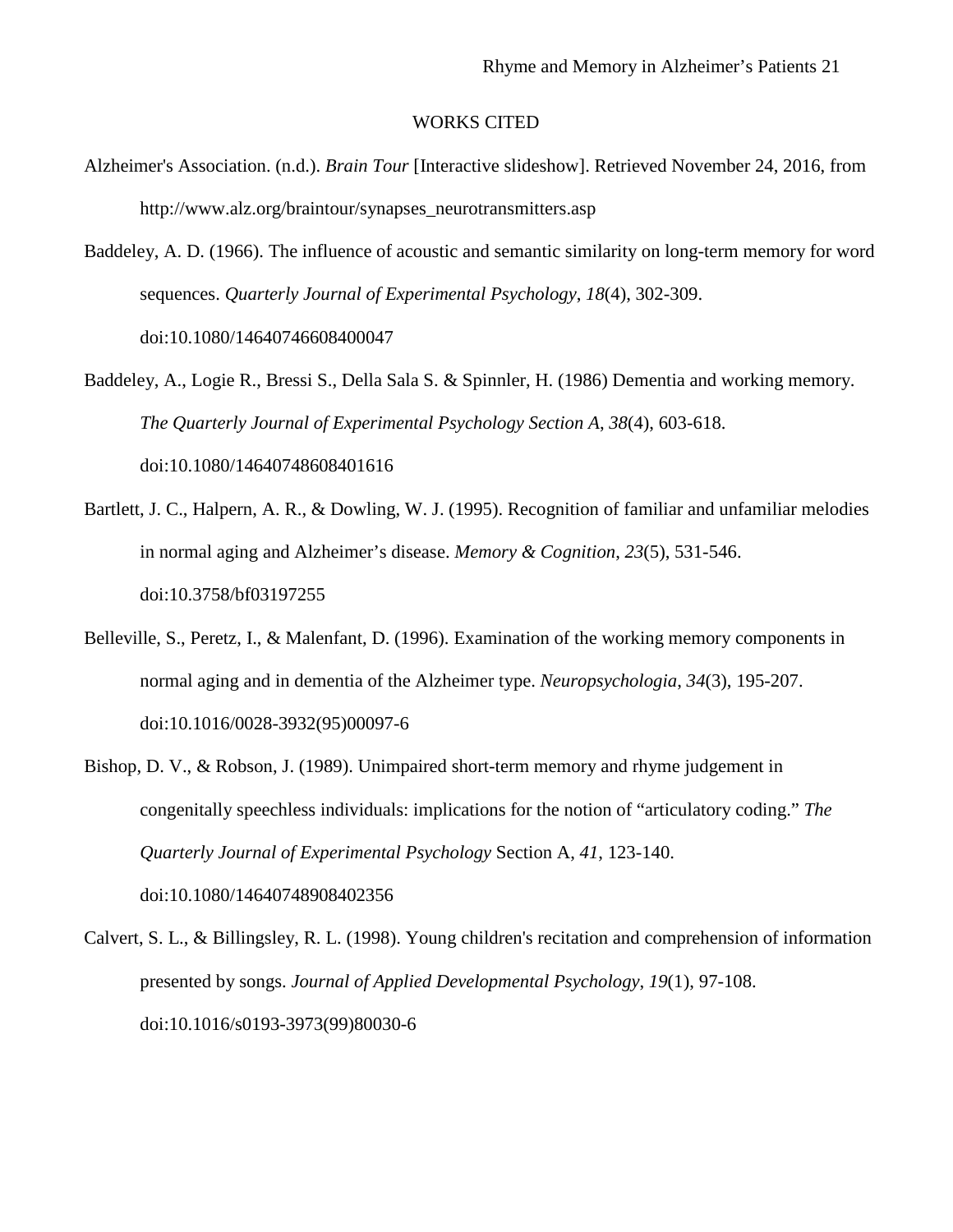- Cowan, N. (2001). The magical number 4 in short-term memory: A reconsideration of mental storage capacity. *Behavioral and Brain Sciences*, *24*(1), 87-114. doi:10.1017/s0140525x01003922
- Craik, F. I., & Lockhart, R. S. (1972). Levels of processing: A framework for memory research. *Journal of Verbal Learning and Verbal Behavior*, *11*(6), 671-684. doi:10.1016/s0022-5371(72)80001-x
- Cuddy, L. L., & Duffin, J. (2005). Music, memory, and Alzheimer's disease: Is music recognition spared in dementia, and how can it be assessed? *Medical Hypotheses*, *64*(2), 229-235. doi:10.1016/j.mehy.2004.09.005
- Eschrich, S., Münte, T. F., & Altenmüller, E. O. (2008). Unforgettable film music: The role of emotion in episodic long-term memory for music. *BMC Neuroscience*, *9*(1), 48. doi:10.1186/1471-2202-9-48
- Good, A.J., Russo, F.A., & Sullivan, J. (2015). The efficacy of singing in foreign-language learning. *Psychology of Music, 43*, 627-640. doi: 10.1177/0305735614528833
- Groot, A. M., & Keijzer, R. (2000). What is hard to learn is easy to forget: The roles of word concreteness, cognate status, and word frequency in foreign-language vocabulary learning and forgetting. *Language Learning*, *50*(1), 1-56. doi:10.1111/0023-8333.00110
- Jäncke, L. (2008). Music, memory and emotion. *Journal of Biology*, *7*(6), 21. doi:10.1186/jbiol82
- Kensinger, E. A., & Corkin, S. (2003). Memory enhancement for emotional words: Are emotional words more vividly remembered than neutral words? *Memory & Cognition*, *31*(8), 1169-1180. doi:10.3758/bf03195800
- Kilgour, A. R., Jakobson, L. S., & Cuddy, L. L. (2000). Music training and rate of presentation as mediators of text and song recall. *Memory & Cognition*, *28*(5), 700-710. doi:10.3758/bf03198404
- Kurylo, D. D., Corkin, S., Allard, T., Zatorre, R. J., & Growdon, J. H. (1993). Auditory function in Alzheimer's disease. *Neurology, 43*, 1893-1899. Retrieved from www.neurology.org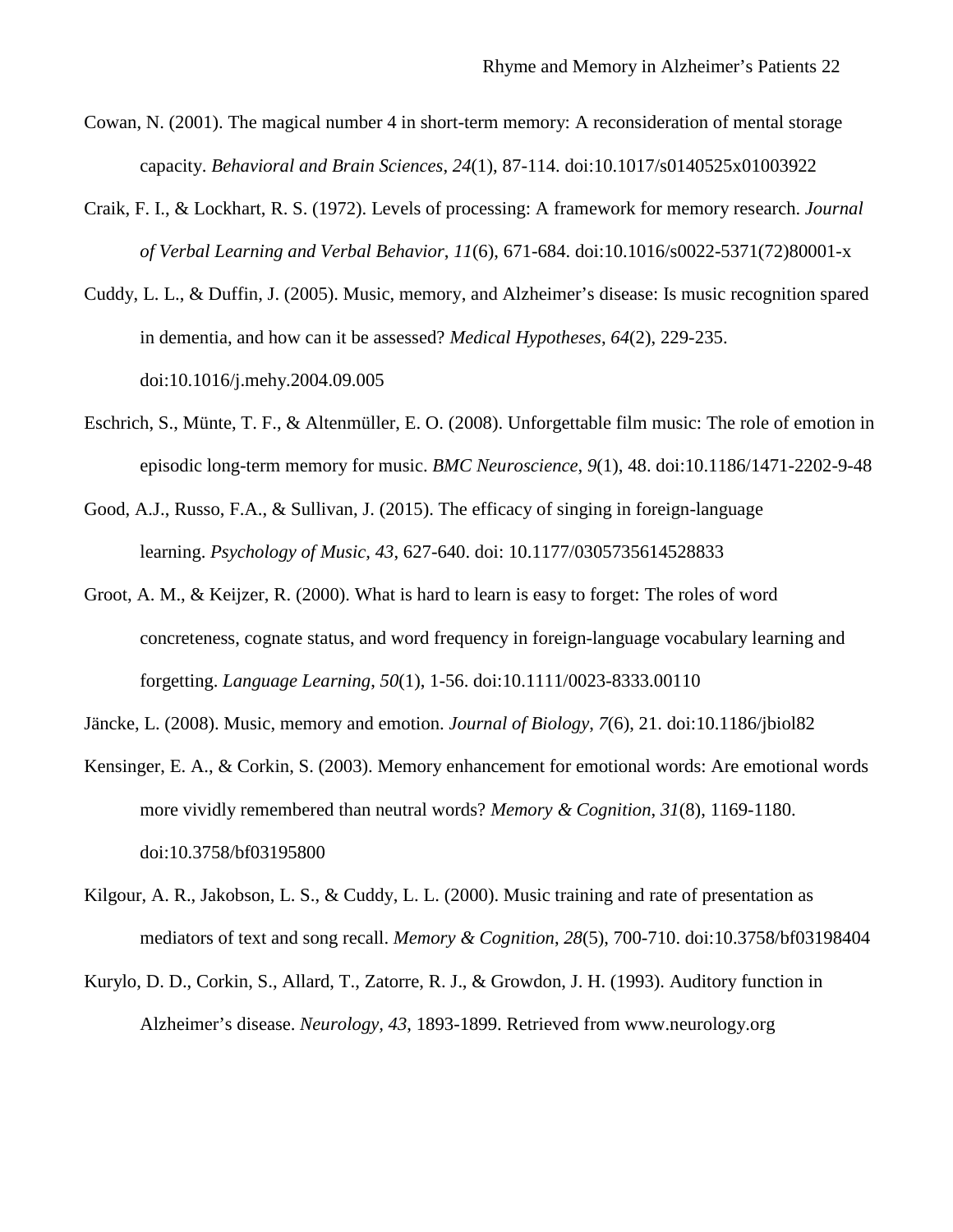- Marx, F., Blasko, I., Pavelka, M., & Grubeck-Loebenstein, B. (1998). The possible role of the immune system in Alzheimer's disease. *Experimental Gerontology*, *33*(7-8), 871-881. doi:10.1016/s0531- 5565(98)00028-x
- McElhinney, M., & Annett, J. M. (1996). Pattern of efficacy of a musical mnemonic on recall of familiar words over several presentations. *Perceptual and Motor Skills*, *82*(2), 395-400. doi:10.2466/pms.1996.82.2.395
- Ménard, M., & Belleville, S. (2009). Musical and verbal memory in Alzheimer's disease: A study of long-term and short-term memory. *Brain and Cognition*, *71*(1), 38-45. doi:10.1016/j.bandc.2009.03.008
- Miller, G. A. (1956). The magical number seven, plus or minus two: Some limits on our capacity for processing information. *Psychological Review*, *63*(2), 81-97. doi:10.1037/h0043158
- Moussard, A., Bigand, E., Belleville, S., & Peretz, I. (2012). Music as an aid to learn new verbal information in Alzheimer's disease. *Music Perception*, *29*(5), 521-531. doi:10.1525/mp.2012.29.5.521
- Peters, F., Collette, F., Degueldre, C., Sterpenich, V., Majerus, S., & Salmon, E. (2009). The neural correlates of verbal short-term memory in Alzheimer's disease: An fMRI study. *Brain, 132*, 1-14. doi:10.1093/brain/awp075
- Racette, A., & Peretz, I. (2007). Learning lyrics: To sing or not to sing? *Memory & Cognition*, *35*(2), 242-253. doi:10.3758/bf03193445
- Rainey, D. W., & Larsen, J. D. (2002). The effect of familiar melodies on initial learning and long-term memory for unconnected text. *Music Perception*, *20*(2), 173-186. doi:10.1525/mp.2002.20.2.173
- Sammler, D., Baird, A., Valabregue, R., Clement, S., Dupont, S., Belin, P., & Samson, S. (2010). The relationship of lyrics and tunes in the processing of unfamiliar songs: A functional magnetic